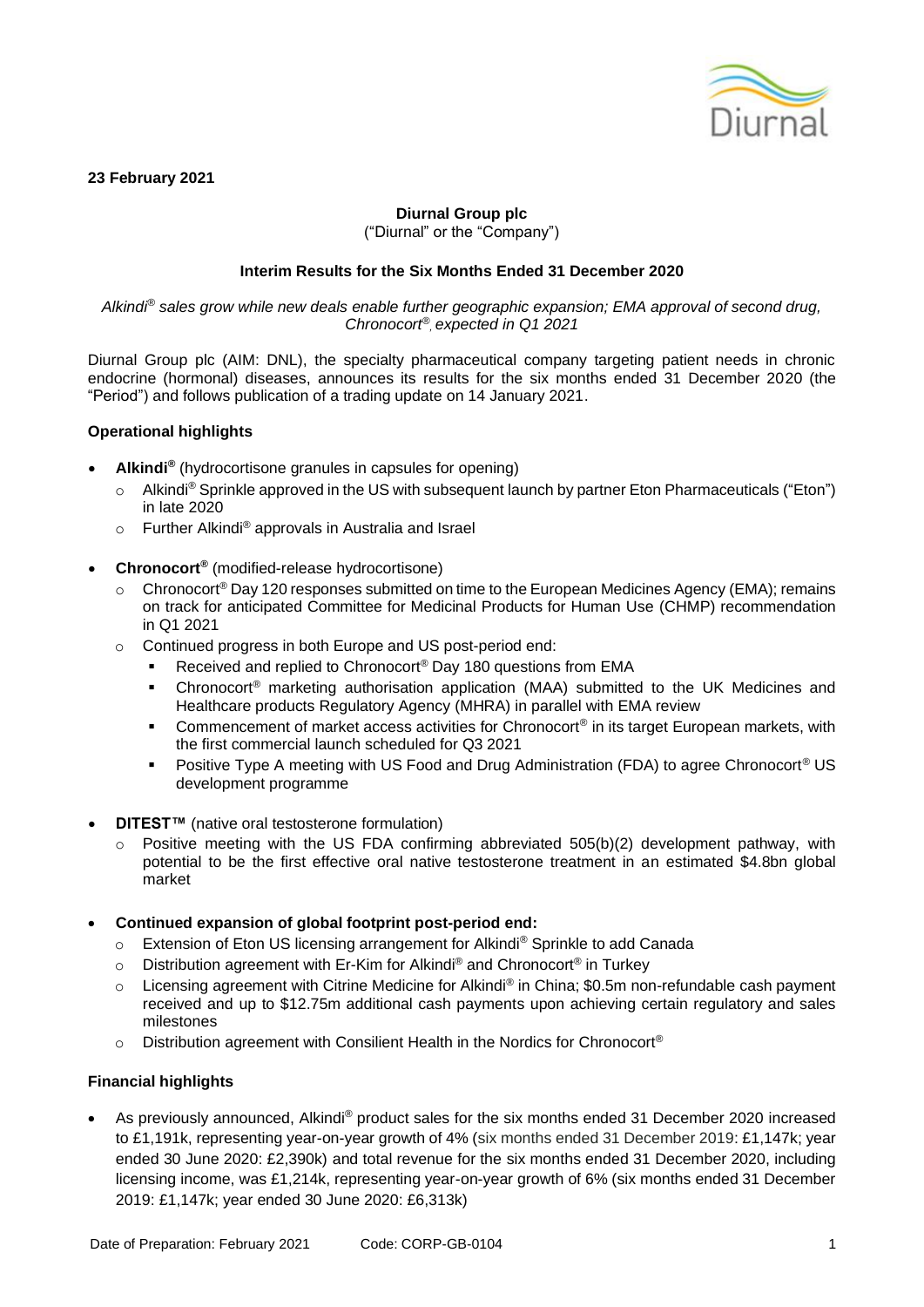- $\circ$  The roll-out of Alkindi® in all markets was significantly impacted by Covid-19 restrictions and patients' ability to visit hospitals and, consequently, physicians' ability to switch these patients to Alkindi®. Despite these restrictions, Alkindi® revenues grew by over 20% in the UK and Germany
- Operating loss for the six months ended 31 December 2020 of £5,262k, increased 15% year-on-year (six months ended 31 December 2019: £4,575k), reflecting increased investment in the product pipeline and preparations for anticipated Chronocort® European launch
- Cash and cash equivalents at 31 December 2020: £20,344k (year ended 30 June 2020: £15,434k)
	- $\circ$  Placing and Open Offer completed in October 2020 raising £9.8m before expenses, primarily to fund development of DITEST™ and other pipeline opportunities

### **Martin Whitaker, PhD, Chief Executive Officer of Diurnal, commented:**

*"Diurnal has continued to make excellent progress during the Period in making Alkindi® available to patients around the world. Notably, Alkindi® Sprinkle received regulatory approval in the US and was subsequently launched there by our partner, Eton. We are pleased with the growth in Alkindi® revenues, despite previously highlighted pandemic-related restrictions in Europe, and look forward to this growth accelerating, especially when pandemic restrictions begin to lift."*

*"Looking forward, our commercial focus is now on preparation for the anticipated approval and initial launches of Chronocort® in congenital adrenal hyperplasia during 2021, to significantly expand our European cortisol deficiency franchise, towards profitability. Separately, we continue to make good progress in development activities with Chronocort® in the US and Japan, as well as potential indication expansion into adrenal insufficiency. In addition, we are preparing for the next phase of development of DITEST™ in the US as an innovative, testosterone-based, potential treatment for hypogonadism and this is a major commercial opportunity within our pipeline of products."*

In the Interim Results:

- "bn", "m" and "k" represent billion, million and thousand, respectively
- "Group" is the Company and its subsidiary undertakings, Diurnal Limited and Diurnal Europe B.V.

This announcement contains inside information for the purposes of Article 7 of Regulation (EU) 596/2014 (MAR).

## **For further information, please visit [www.diurnal.co.uk](http://www.diurnal.co.uk/) or contact:**

| <b>Diurnal Group plc</b><br>Martin Whitaker, Chief Executive Officer<br>Richard Bungay, Chief Financial Officer                                       | +44 (0)20 3727 1000 |
|-------------------------------------------------------------------------------------------------------------------------------------------------------|---------------------|
| Panmure Gordon (UK) Limited (Nominated Adviser and Sole Broker)<br>Corporate Finance: Freddy Crossley, Emma Earl<br>Corporate Broking: Rupert Dearden | +44 (0)20 7886 2500 |
| <b>FTI Consulting (Media and Investor Relations)</b><br>Simon Conway<br>Victoria Foster Mitchell                                                      | +44 (0)20 3727 1000 |

## **Notes to Editors**

#### **About Diurnal Group plc**

Founded in 2004, Diurnal is a UK-headquartered, European specialty pharma company developing hormone therapeutics for the global market for the life-long treatment of chronic endocrine conditions, including congenital adrenal hyperplasia, adrenal insufficiency and hypogonadism. Its expertise and innovative research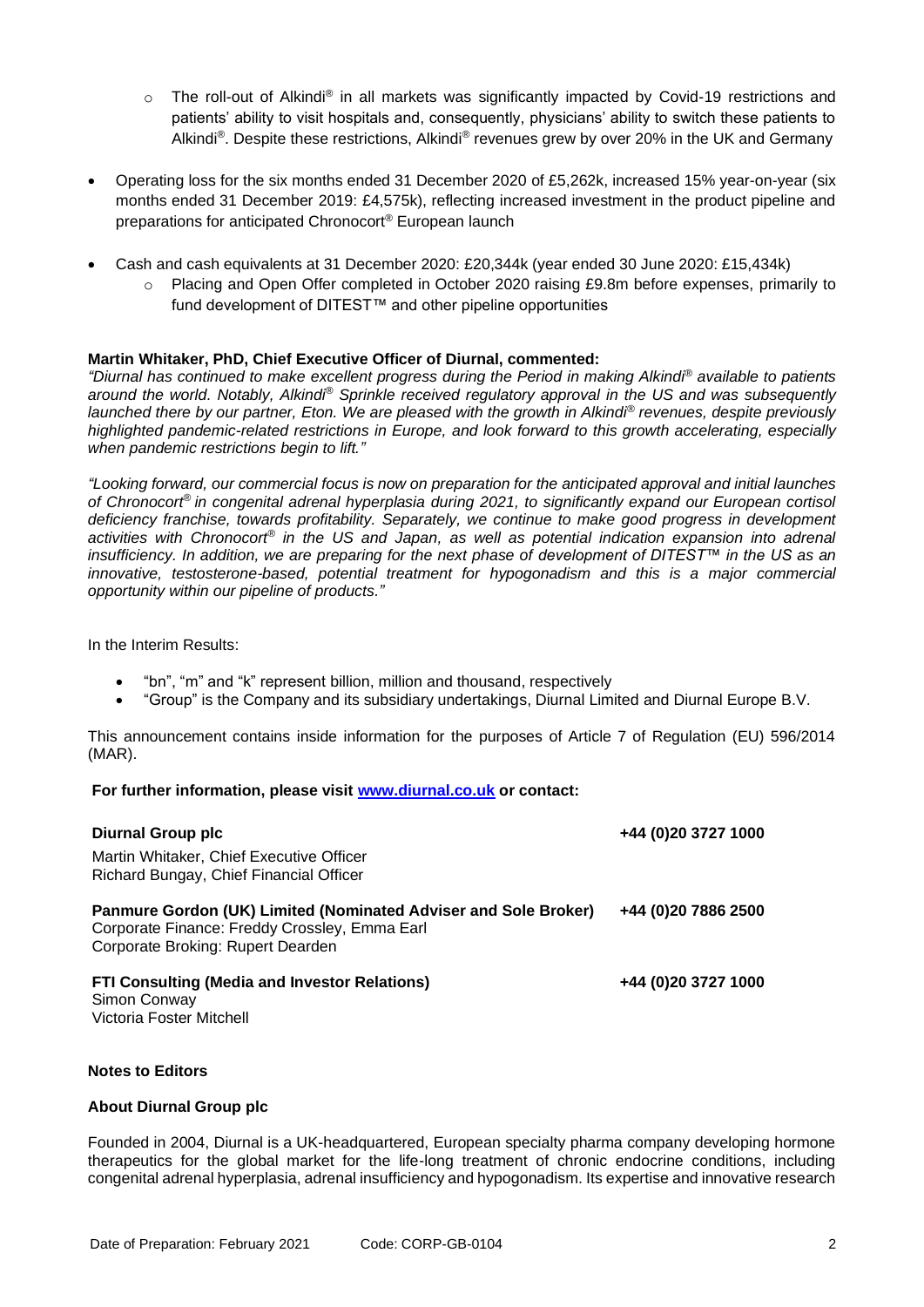activities focus on circadian-based endocrinology to yield novel product candidates in the rare and chronic endocrine disease arena.

For further information about Diurnal, please visit [www.diurnal.co.uk](http://www.diurnal.co.uk/)

## **Forward looking statements**

Certain information contained in this announcement, including any information as to the Group's strategy, plans or future financial or operating performance, constitutes "forward-looking statements". These forwardlooking statements may be identified by the use of forward-looking terminology, including the terms "believes", "estimates", "anticipates", "projects", "expects", "intends", "aims", "plans", "predicts", "may", "will", "seeks" "could" "targets" "assumes" "positioned" or "should" or, in each case, their negative or other variations or comparable terminology, or by discussions of strategy, plans, objectives, goals, future events or intentions. These forward-looking statements include all matters that are not historical facts. They appear in a number of places throughout this announcement and include statements regarding the intentions, beliefs or current expectations of the Directors concerning, among other things, the Group's results of operations, financial condition, prospects, growth, strategies and the industries in which the Group operates. The directors of the Company believe that the expectations reflected in these statements are reasonable but may be affected by a number of variables which could cause actual results or trends to differ materially. Each forward-looking statement speaks only as of the date of the particular statement.

By their nature, forward-looking statements involve risks and uncertainties because they relate to events and depend on circumstances that may or may not occur in the future or are beyond the Group's control. Forwardlooking statements are not guarantees of future performance. Even if the Group's actual results of operations, financial condition and the development of the industries in which the Group operates are consistent with the forward-looking statements contained in this document, those results or developments may not be indicative of results or developments in subsequent periods.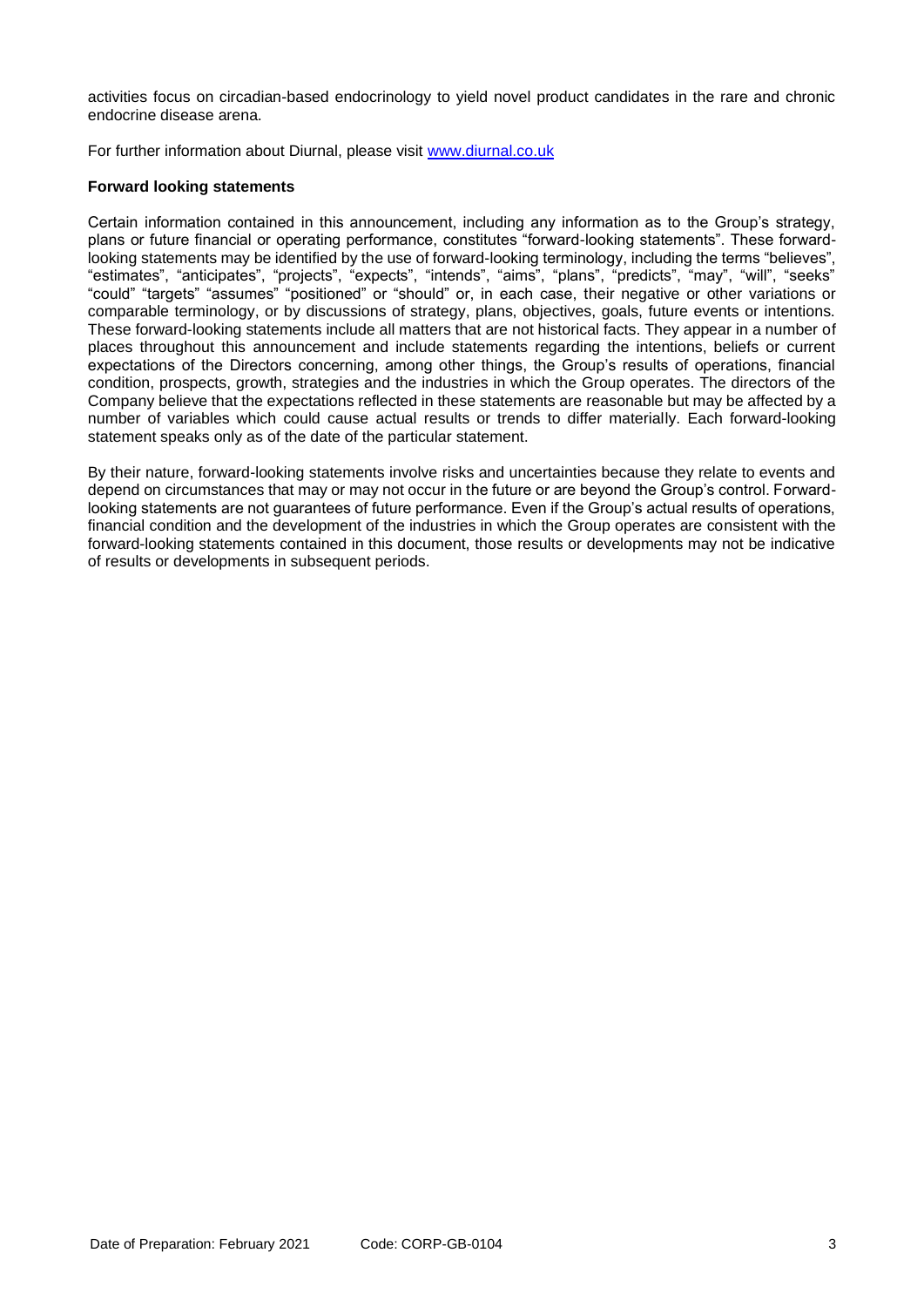#### **Chief Executive Review**

During the Period, Diurnal has continued to make strong progress towards its vision of becoming a worldleading endocrinology specialty pharma company, despite the challenging backdrop posed by Covid-19 restrictions.

Underpinning this vision is the development of a strong commercial business in Europe, initially focused on delivery of the Group's two lead products, Alkindi® and Chronocort®, for patients suffering from the orphan diseases adrenal insufficiency (AI) and congenital adrenal hyperplasia (CAH), a combined potential market of \$2.1bn. The Group is also seeking to maximise the value of its products in the rest of the world, with particular reference to the large opportunities for CAH and AI in the US (c. \$1.1bn) and Japan (c. \$0.4bn).

The Group is also building a pipeline of valuable opportunities, with the successful completion of a £9.8m fundraising during the Period enabling it to progress clinical development of DITEST™, its native oral testosterone replacement product for the treatment of hypogonadism, a potential global market of approximately \$4.8bn.

### **Alkindi® : establishing a global product presence**

Alkindi® is the first product specifically designed for young children suffering from paediatric AI, and the related condition CAH. Alkindi® is licensed in Europe and has been proven to be effective in a formulation specifically designed for children. Diurnal's commercialisation efforts for Alkindi® are focused on the larger European markets, and initially on patients aged 0-6 years where the unmet need is highest. Diurnal's long-term strategy is underpinned by its commercialisation infrastructure in key European markets. Diurnal has built one of the few dedicated endocrinology-focused commercial teams in Europe, focused on building awareness of its products within the concentrated prescribing community of endocrinologists, initially with Alkindi® following its regulatory approval in 2018. Outside of these core markets, Diurnal is pursuing distribution or licensing deals to make its products, once approved, available to as broad a range of patients as possible.

In Europe, Alkindi® has now been launched by Diurnal in the UK, Germany, Italy and Austria, and by its partner FrostPharma in Sweden, Denmark, Norway and Iceland. During the Period, the Group saw continued growth of Alkindi® sales in the UK and Germany, despite the impact of the Covid-19 pandemic on patients' ability to visit hospitals and, consequently, physicians' ability to switch these patients to Alkindi®. Growth from new territories where Alkindi® was launched during the Period was modest, reflecting the limitation of impactful incountry launches due to the Covid-19 pandemic. The Financial Review provides further detail on the development of Alkindi® revenues.

During the Period. Diurnal further extended the reach of Alkindi<sup>®</sup> through execution of distribution deals with Consilient Health, covering the Benelux countries, and with EffRx in Switzerland. Pricing for Alkindi® has been approved in the Netherlands and the launch planning is underway by Consilient Health whilst EffRx submitted a marketing authorisation application (MAA) to SwissMedic during the Period, with approval anticipated during 2021.

Diurnal, and its distribution and licensing partners, achieved three regulatory approvals during the Period for Alkindi<sup>®</sup>. In the US, where the product is called Alkindi<sup>®</sup> Sprinkle, approval from the US Food and Drug Administration (FDA) was received at the end of September 2020 for children aged under 17 years of age. In November, less than two months after approval, Diurnal's partner, Eton Pharmaceuticals ("Eton"), announced the launch of the product. Diurnal and Eton are awaiting confirmation of Orphan Drug Status from the FDA, which will trigger a \$2.5m milestone payment to Diurnal. During the Period, Diurnal also announced that its Australian partner, Emerge Health, had received approval for Alkindi®, with no age restriction, and its partner in Israel, Medison Pharma, had received approval for Alkindi® in children under 18 years of age. Launches in these territories are expected following completion of pricing and reimbursement activities.

The Company further expanded the global reach for Alkindi® after the end of the Period, with an extension of its licensing deal with Eton to cover Canada, a licensing deal with Er-Kim in Turkey to supply Alkindi® on a named patient basis, and a licensing deal with Citrine Medicine in China for Alkindi®.

Diurnal continues to assess the opportunity for Alkindi<sup>®</sup> in Japan and, during the Period, the Company formulated a development and regulatory strategy for this market. Consistent with this strategy, a submission for regulatory protection was submitted to the Japanese Ministry of Health, Labour and Welfare (MHLW) shortly after the end of the Period.

#### **Chronocort® : expanding the cortisol deficiency franchise**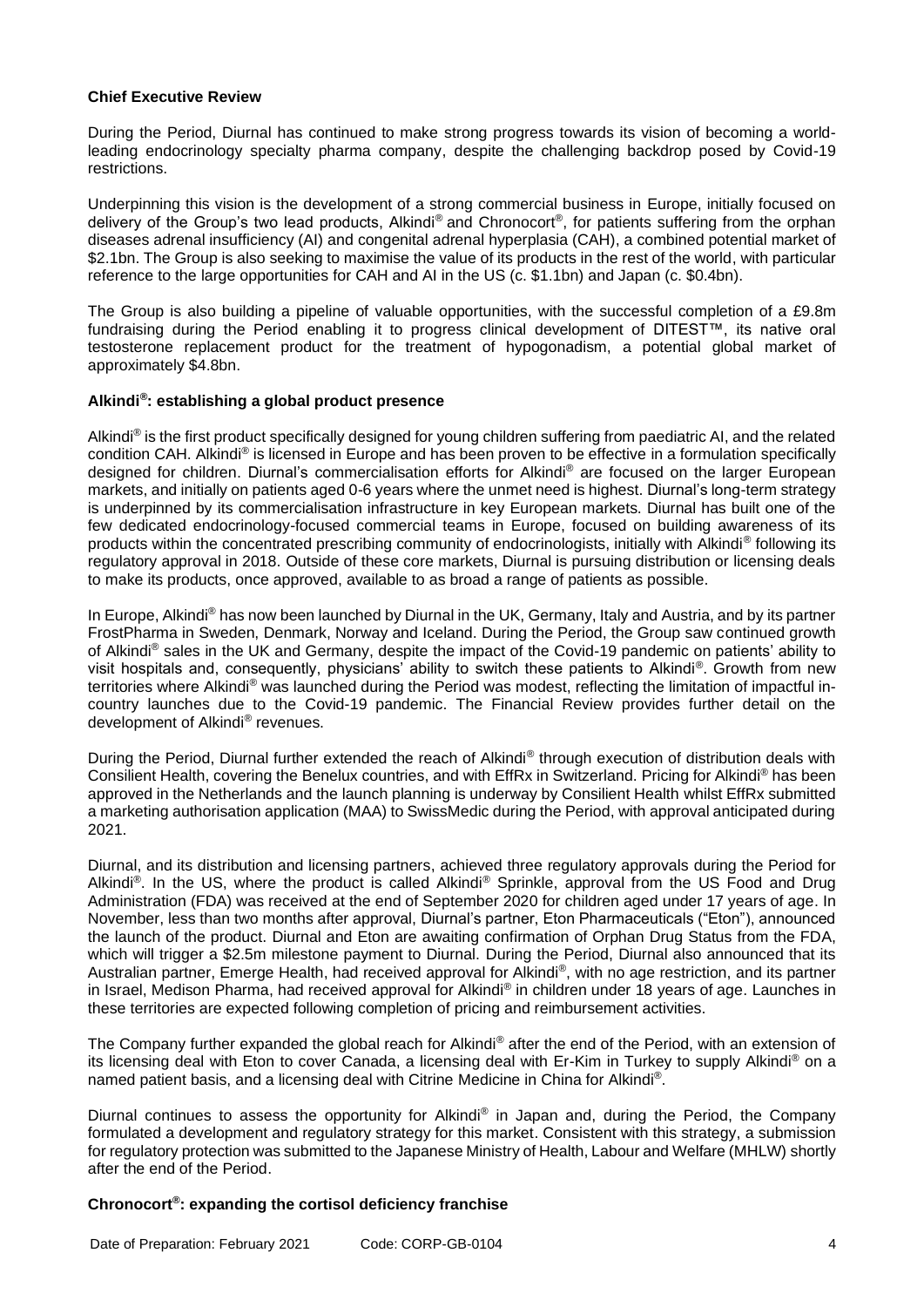Diurnal's second product candidate, Chronocort®, provides a drug release profile that is designed to improve disease treatment for adults with CAH, as measured by androgen (male sex hormone) control.

Diurnal submitted an MAA to the EMA for Chronocort® as a treatment for adult and adolescent patients with CAH in December 2019. This followed completion of a Phase 3 study conducted in a total of 122 patients enrolled across 11 clinical sites, the largest ever interventional clinical trial completed in CAH, and a subsequent positive meeting with the EMA providing written formal Scientific Advice confirming the clinical and regulatory pathway for Chronocort®. The Phase 3 data was supported by detailed analysis of data from an open-label safety extension study for patients completing treatment in the Phase 3 study, which is assessing the impact of treatment with Chronocort® over an extended period, regardless of whether the patients were initially treated with Chronocort® or standard-of-care. A significant proportion of patients eligible to enter the follow-on study did so, and patient retention rates in this study have been high, with a number of patients on this trial having been treated for over 54 months. Patients on this trial have, to date, shown sustained benefit from extended Chronocort® treatment.

Shortly after the end of the Period, Diurnal received the second formal set of questions from the EMA ("Day 180 questions") and has responded to these in line with the EMA's timetable. Assuming responses to these (and any subsequent) questions are acceptable to the EMA, Diurnal anticipates receiving recommendation for approval of Chronocort<sup>®</sup> in Europe in March 2021, with formal approval from the European Commission to follow in Q2 2021. In parallel with the MAA submission, Diurnal will apply for confirmation of Orphan Drug Status for Chronocort<sup>®</sup> in CAH.

Reflecting the UK Medicines and Healthcare products Regulatory Agency's (MHRA) guidance following the end of the Brexit Transition Period, an 'in flight' MAA has been submitted to the MHRA seeking approval for Chronocort® in Great Britain based on the same application submitted to the EMA. Approval from the MHRA is also expected during Q1 2021. In parallel with the MHRA submission, Diurnal will seek confirmation of British Orphan Drug Status for Chronocort® in CAH, which requires the Company to demonstrate significant clinical benefit for the product compared to existing therapies.

Following the end of the Period, Diurnal announced the publication of the peer-reviewed results of the Phase 3 clinical trial and extension study for Chronocort® in the *Journal of Clinical Endocrinology and Metabolism ("*JCEM"). The Phase 3 study results published by the JCEM found that although the standard-deviation-scorefocused primary endpoint of the study was missed, Chronocort® improved morning and early afternoon biochemical control for adults with CAH over standard glucocorticoid therapy. In the safety extension study, biochemical control was sustained for 18 months on median hydrocortisone doses in the range recommended for cortisol replacement therapy and lower than glucocorticoid doses normally used in the treatment of CAH.

To facilitate a timely commercial launch assuming approval by the EMA and MHRA, Diurnal has commenced market access activities for Chronocort® in its target European markets, with the first commercial launch scheduled for Q3 2021. Assuming approval of Chronocort<sup>®</sup> in Europe as expected, the Company intends to mirror its strategy for Alkindi® by commercialising the product itself in core European markets. The Company is manufacturing launch stocks for Chronocort® during the first half of 2021, utilising many aspects of the supply chain that has already been established for Alkindi®. In addition, the Company is undertaking several initiatives to enhance capacity and reduce cost of goods of Chronocort® in the mid-term.

Outside of its core European markets, Diurnal intends to make Chronocort® available commercially through distribution or licensing deals with local partners who can quickly gain market access. Diurnal expanded its global reach during the Period through entering into distribution deals with Consilient Health for the Benelux countries and with Er-Kim to supply Alkindi® on a named patient basis in Turkey, adding to the Group's existing Chronocort® distribution agreements with Emerge Health in Australia and Medison Pharma in Israel. Following the end of the Period, Diurnal extended its partnership with Consilient Health to include commercialisation of Chronocort® in the Nordic region.

Outside Europe, Diurnal continues to progress plans for development of Chronocort® in major markets. In the US, the FDA has previously indicated that the registration package for CAH requires an additional study to the European Phase 3 CAH study. Diurnal is seeking formal agreement of the US Phase 3 protocol with the FDA through a Special Protocol Assessment (SPA). Following a positive Type A meeting with the FDA, as part of the SPA process, after the end of the Period, the US Phase 3 protocol has now been finalised and Diurnal will seek confirmation of the SPA from the FDA during H1 2021. In parallel with the regulatory discussions, the Company is assessing the opportunity to fund the US Phase 3 development itself in order to increase the future value of the programme, as well as significantly broadening the pool of potential commercialisation partners.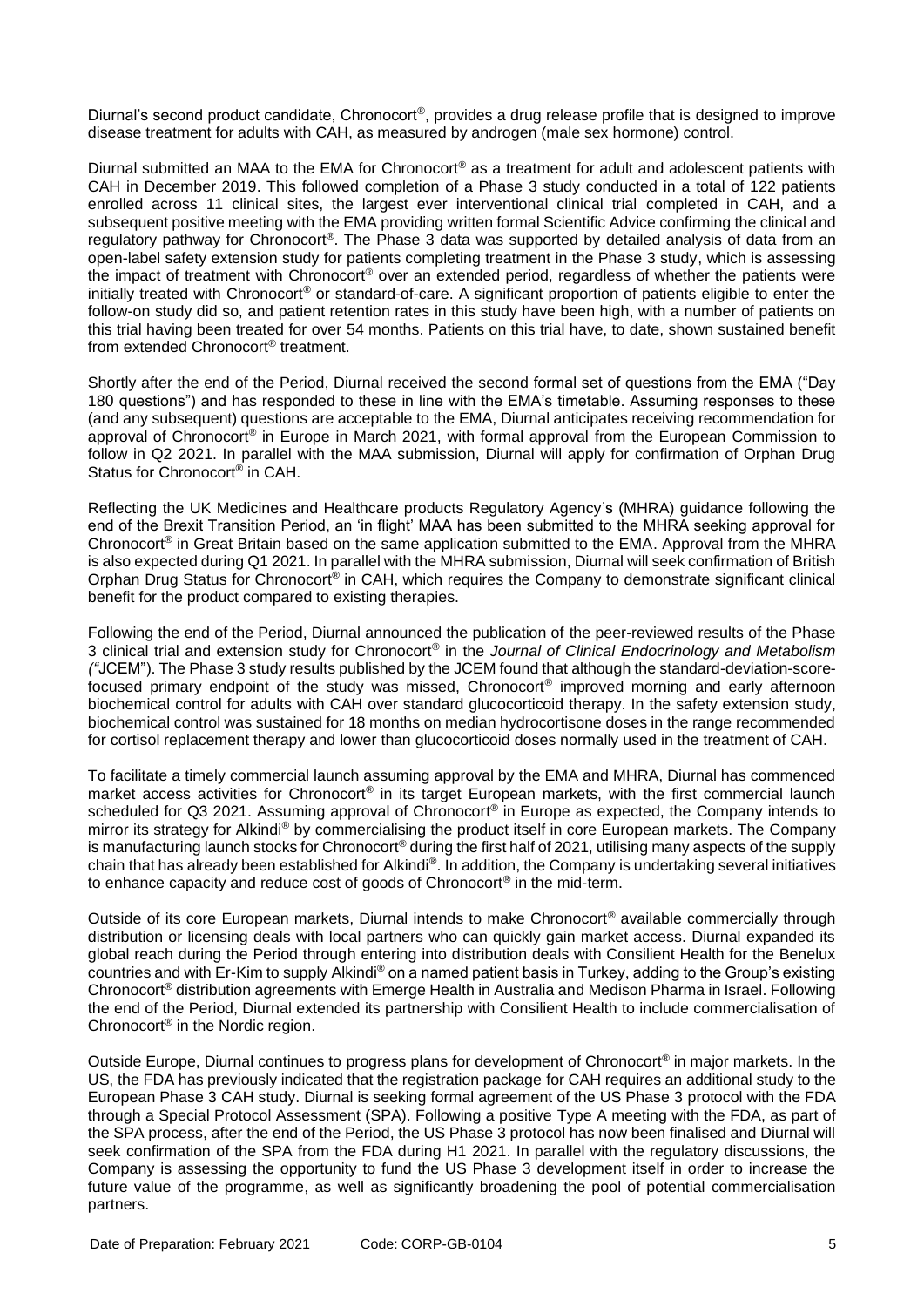Diurnal has also been working with a global Clinical Research Organisation (CRO) to determine the optimum registration route for Chronocort® in Japan, including the potential to include a cohort of Japanese patients in a US Phase 3 clinical study. Diurnal intends to seek Orphan Drug Designation for Chronocort® in Japan once the development path has been determined.

In addition to expanding the global availability of Chronocort<sup>®</sup> to CAH patients, Diurnal is also seeking to expand its utility into the related condition, AI, a market opportunity of approximately \$2.8bn across Europe and the US. Part of the fundraising completed in October 2020 will enable Diurnal to commence a study of Chronocort® compared to the approved product Plenadren® in Europe, which Diurnal believes, along with the Phase 3 CAH study, will facilitate submission of a line extension to AI in Europe, and will also provide valuable insights into potential future development of Chronocort® in AI in the US.

## **DITEST™: expanding the innovative product pipeline**

Diurnal's third novel product, DITEST™, is a native oral testosterone therapy for the treatment of male hypogonadism. The estimated \$4.8bn market in US and Europe for testosterone-based products for the treatment of hypogonadism is dominated by topically-available products, which have compliance and safety issues, while key issues with the use of alternative, oral modified testosterone products (testosterone undecanoate) have been the variability in absorption and the requirement for a high-fat meal to achieve therapeutic testosterone levels.

A Phase 1 study evaluating the pharmacokinetics, safety and tolerability of DITEST™ in adult men with primary or secondary hypogonadism demonstrated the achievement of testosterone levels within the healthy young male adult normal range after oral administration, with levels that were less variable than the comparator, testosterone undecanoate. Secondary endpoints demonstrated that there was no impact on the rate and extent of absorption of testosterone from DITEST™ whether taken with either food or in the fasted state, representing a major difference with testosterone undecanoate. The study also demonstrated that there were no serious adverse events in the DITEST™ arm of the study, and levels of the potent testosterone derived androgen, dihydrotestosterone (DHT), were lower than with testosterone undecanoate.

Following these positive results, the Group met with the FDA during the Period, who confirmed that DITEST™ can progress to a New Drug Application (NDA) via the abbreviated 505(b)(2) route, which relies, in part, on published literature and other non-Company studies to support a marketing application and can significantly accelerate the time to approval, compared to FDA-designated New Chemical Entities. Diurnal is currently completing non-clinical activities requested by the FDA in order to submit an Investigational New Drug (IND) submission around the middle of 2021, with a view to commencing a multiple ascending dose study in male patients with low testosterone shortly thereafter. Assuming this study is successful, the FDA indicated that a single Phase 3 study should be sufficient to obtain approval for DITEST™ in the US.

#### **Outlook**

If approved by the EMA, Chronocort<sup>®</sup> will provide the Company's commercial cortisol replacement therapy franchise with critical mass, enabling Diurnal to build a strong and profitable European business through penetration of the combined addressable market for the treatment of CAH and paediatric AI, which is estimated by the Company to be worth c.\$300 million in Europe alone. In addition, the Group expects an increased contribution from its licensing and distribution partners outside of Europe once regulatory and/or pricing and reimbursement activities for Alkindi® are completed in these territories.

In the US, Diurnal continues to assess the optimal timing for seeking a partner for the commercialisation of Chronocort, which may be following the completion of Phase 3 development itself: if successful, this would be expected to markedly increase the value of the asset.

DITEST™ represents a further valuable addition to Diurnal's growing pipeline of novel endocrinology treatments and, following the fundraising in October 2020, the Company will move forward with the next stage of development in order to maximise the value of this product in the \$4.8bn potential market in the US and Europe.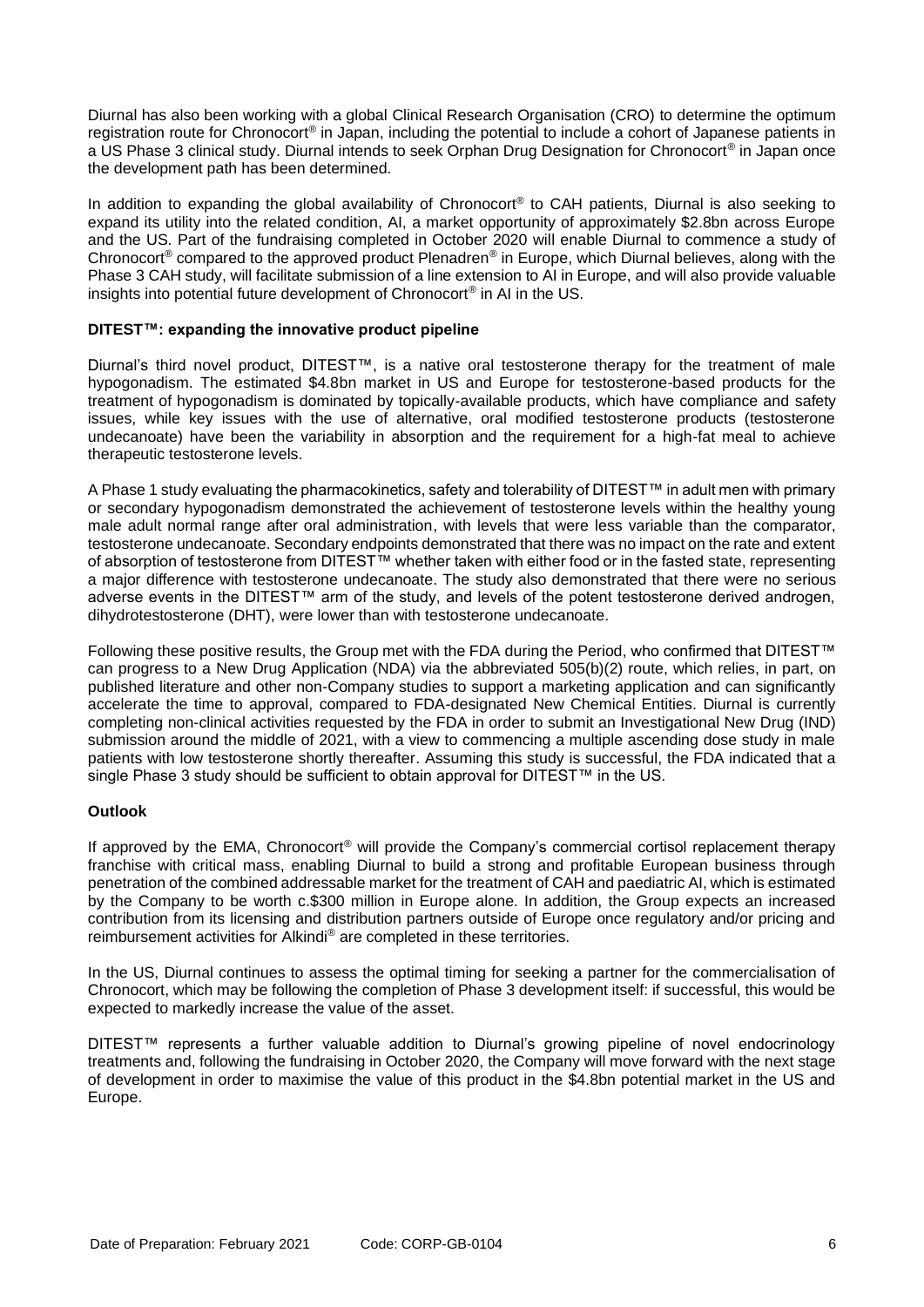## **Financial Review**

#### **Revenues and gross margin**

Alkindi® product sales for the Period were £1,191k, representing year-on-year growth of 4% (six months ended 31 December 2019: £1,147k). Total revenue for the six months ended 31 December 2020, including licensing income, was £1,214k, representing year-on-year growth of 6% (six months ended 31 December 2019: £1,147k).

The roll-out of Alkindi® during the Period was significantly impacted by Covid-19 restrictions, with sales in all markets below the Company's expectations. The UK and Germany demonstrated continued growth, with sales increasing by over 20% despite the impact of the Covid-19 pandemic on patients' ability to visit hospitals and, consequently, physicians' ability to switch these patients to Alkindi®. The revenue contribution from Italy was modest, reflecting the curtailment of an impactful launch due to the pandemic. Overall sales growth in Diurnal's core commercial markets was offset by timing of bulk sales to Nordic partner, Frost Pharma, with sales into the Nordic region for the Period £207k lower than the prior period. Growth of Alkindi® product revenues is expected to accelerate once Covid-19 pandemic restrictions begin to lift.

Cost of goods relates entirely to product sales of Alkindi®. Gross margin for Alkindi® product sales during the Period was 71% (six months ended 31 December 2019: 74%). Cost of goods and revenues includes sale of initial Alkindi® Sprinkle launch stocks to Eton, which are supplied at cost under the terms of the exclusive licensing agreement announced in March 2020. Excluding these sales to Eton from revenues and cost of goods, gross margin for the Period was 76%. The overall gross margin is determined by the mix of sales by country, particularly in regions where Diurnal divides revenue with its distribution partners, and by dose strength. Underlying gross margins are beginning to benefit from margin improvements through growth in production volumes and other manufacturing efficiencies: Diurnal has implemented several initiatives with its manufacturing partners to further reduce cost of goods in the medium-term.

## **Operating expenses**

Research and development (R&D) expenditure for the Period was £2,633k (six months ended 31 December 2019: £2,388k). During the Period, R&D activities increased as a result of several new activities, including initial manufacturing scale-up activities for Chronocort®, which are expensed to the consolidated income statement, DITEST<sup>™</sup> non-clinical activities in support of the planned Investigational New Drug (IND) submission to the US Food and Drug Administration (FDA) during 2021, and activities in support of planning the development and regulatory pathway for Alkindi® and Chronocort® in Japan. As highlighted during the fundraising completed in October 2020, R&D expenditure is expected to further increase in the second half of the financial year as preparations commence in support of the planned DITEST™ multiple ascending dose study, the proposed study with Chronocort® versus Plenadren® in adrenal insufficiency, and acceleration of Alkindi® development activities in Japan.

Selling and distribution expenses for the Period increased to £2,457k (six months ended 31 December 2019: £1,977k) as the Company prepares for the anticipated first commercial launches of Chronocort® during 2021. In particular, the Company has initiated health economic modelling and pricing work to support pricing and reimbursement applications across Europe which are expected to be submitted following the anticipated approval of Chronocort® in the European Economic Area (EEA) by the EMA and in Great Britain by the MHRA during the current financial year.

Administrative expenses for the Period were £1,629k (six months ended 31 December 2019: £1,054k). The expenses for the prior period were reported net of a foreign exchange gain of £362k arising from the settlement of US dollar commitments relating to the closedown of the Chronocort® US clinical studies; excluding this gain, the underlying administrative expenses would have been £1,416k. Costs for the current Period include an increase in the provision for National Insurance payments on unexercised share options of £105k, arising from the increase in share price during the Period, compared to a decrease in this provision in the prior period of £73k. In addition, in line with many other companies Diurnal has experienced increased costs for audit fees and corporate insurances during the Period, reflecting a broader economic backdrop of increased risk arising from recent corporate failures and also Covid-19 impacts.

## **Operating loss**

Operating loss for the Period increased to £5,262k (six months ended 31 December 2019: £4,575k), reflecting the impact of increased operating expenses outlined above. Operating loss for the Period includes an unrealised gain for the Period of £590k relating to the shares held in Eton that were received as part of the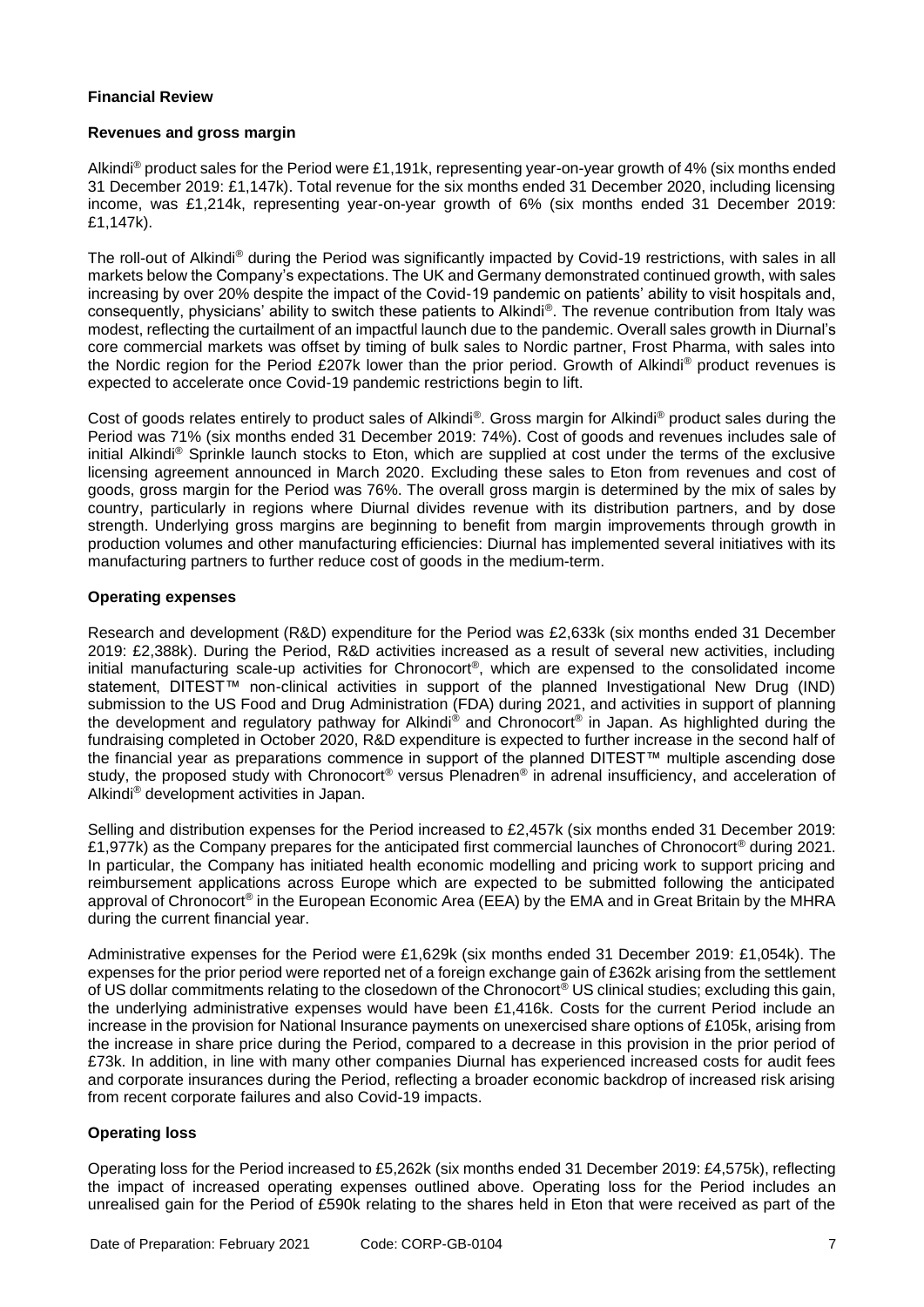upfront consideration for the exclusive licence agreement of Alkindi<sup>®</sup> Sprinkle in the US, which is shown under 'Other gains – net' in the consolidated income statement.

### **Financial income and expense**

Financial income in the Period was £56k (six months ended 31 December 2019: £34k), reflecting the higher average cash balances held by the Group during the Period.

### **Loss on ordinary activities before tax**

Loss before tax for the Period was £5,206k (six months ended 31 December 2019: £4,544k).

### **Tax**

During the Period the Company finalised and submitted its R&D tax credit claim in respect of the year ended 30 June 2020; this final amount of £1,199k was received before the end of the Period.

The current year includes an estimate of the R&D tax credit attributable to the Period, shown as an amount receivable in the consolidated balance sheet of £542k as at 31 December 2020.

The Group has not recognised any deferred tax assets in respect of trading losses arising in the Period.

#### **Earnings per share**

Loss per share decreased to 3.7 pence (six months ended 31 December 2019: 4.7 pence), with the increase in loss for the Period more than offset by the increase in weighted average number of shares outstanding in the Period following the fundraisings in March 2020 and October 2020.

### **Cash flow**

Net cash used in operating activities during the Period was £4,169k (six months ended 31 December 2019: £4,957k), with the increased operating loss during the Period and increase in Alkindi® inventory at the end of the Period being more than offset by an increase in accrued expenses and earlier receipt of the R&D tax credit repayment compared to the prior period.

Net cash from financing activities during the Period of £9,136k represents the net proceeds of the placing completed in October 2020 of £9,116k along with proceeds of exercise of share options of £20k.

## **Balance sheet**

Total assets increased to £26,364k (30 June 2020: £18,385k), primarily reflecting the fundraising in October 2020, offset by operating outflows.

Inventories at 31 December 2020 increased to £1,666k (30 June 2020: £1,241k), reflecting an increase in Alkindi® stocks both as a result of planned stockpiling to support recent market launches as well as a temporary increase in finished goods arising from lower than anticipated Alkindi® product sales. Inventories also reflect increased holdings of bulk hydrocortisone, following a strategic decision to increase raw material holdings. Levels of Alkindi® stocks are expected to reduce over the next 12 months as market requirements become more predictable; however, in advance of the anticipated launch of Chronocort® the Company expects to begin building launch stocks during the remainder of the financial year which is likely to lead to a further increase in inventories at the financial year end.

Investments held at fair value through profit and loss of £2,258k (30 June 2020: £1,668k) solely relate to the shares held in Eton noted above. The value of the Eton shareholding had increased by £1,217k from receipt of the shares to 31 December 2020.

Cash and cash equivalents at 31 December 2020 were £20,344k (30 June 2020: £15,434k).

Total liabilities increased to £3,225k (30 June 2020: £2,591k), reflecting an increased level of trade payables compared to the prior period.

Net assets were £23,139k (30 June 2020: £18,385k).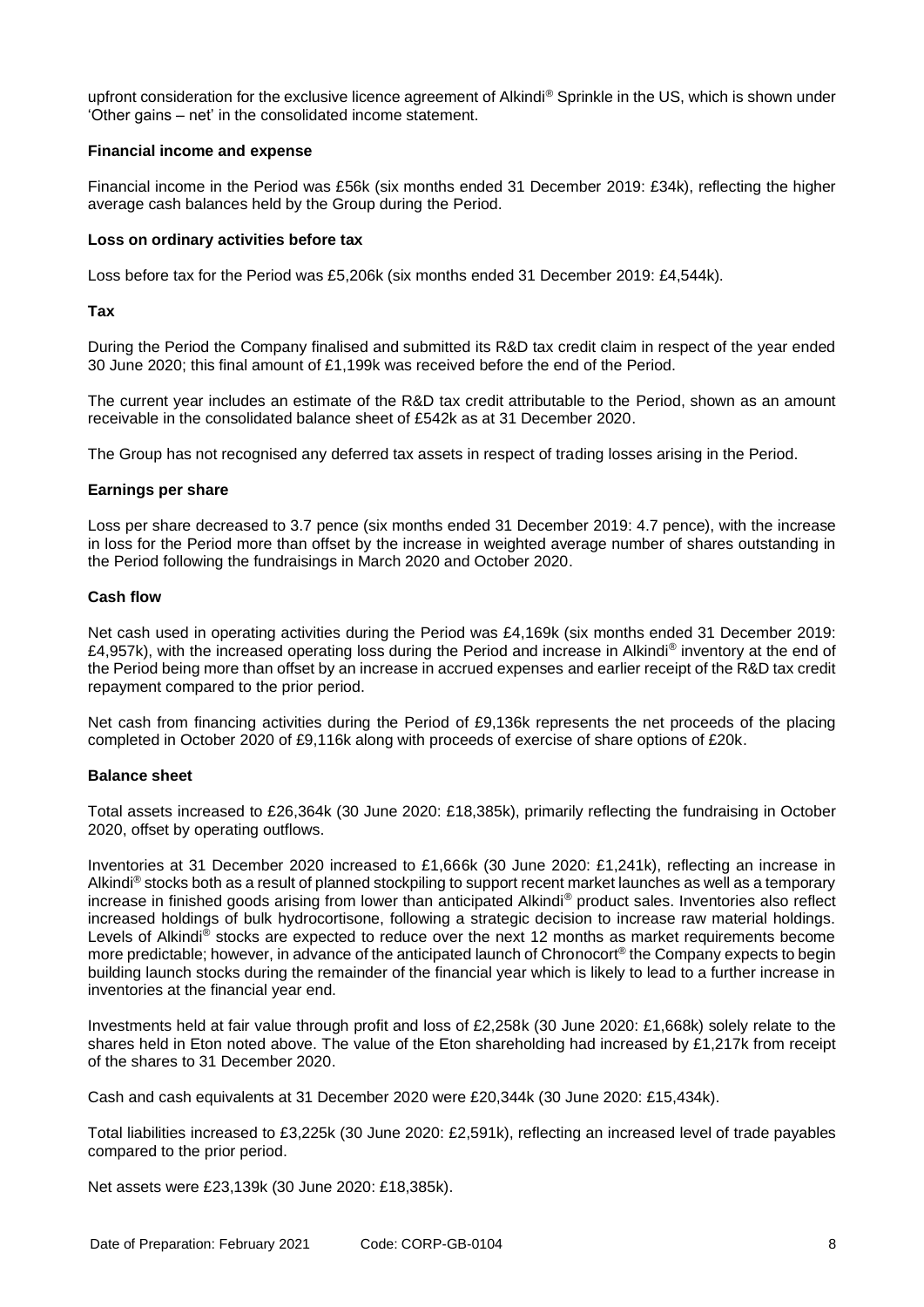### **Financial outlook**

Following the fundraising in March 2020 and October 2020, Diurnal expects its cash resources to take its core commercial European cortisol deficiency franchise through to profitability based upon current plans and assumptions, including expectations regarding the timing of product approvals and sales projections. The Company intends to 'ringfence' this franchise and to seek incremental funding and/or partnering arrangements for discrete, future development opportunities. To this end, the fundraising that was completed in October 2020 will finance the next stage of development of DITEST™ in the US, the expansion of Chronocort<sup>®</sup> into adrenal insufficiency in Europe, and the development of Alkindi® in Japan. Pursuit of additional opportunities, including the potential for investment in DITEST™ Phase 3 clinical development and/or Chronocort® US registration studies, will be subject to additional financing being available to the Company, though additional equity investment, non-dilutive financing and/or partnering arrangements.

### **Principal risks and uncertainties**

Diurnal considers strategic, operational and financial risks and identifies actions to mitigate these risks. The principal risks and uncertainties are set out in the Group's Annual Report and Accounts for the year ended 30 June 2020, available on the website [www.diurnal.co.uk.](http://www.diurnal.co.uk/) There are no changes to these principal risks since the issue of the Annual Report and Accounts.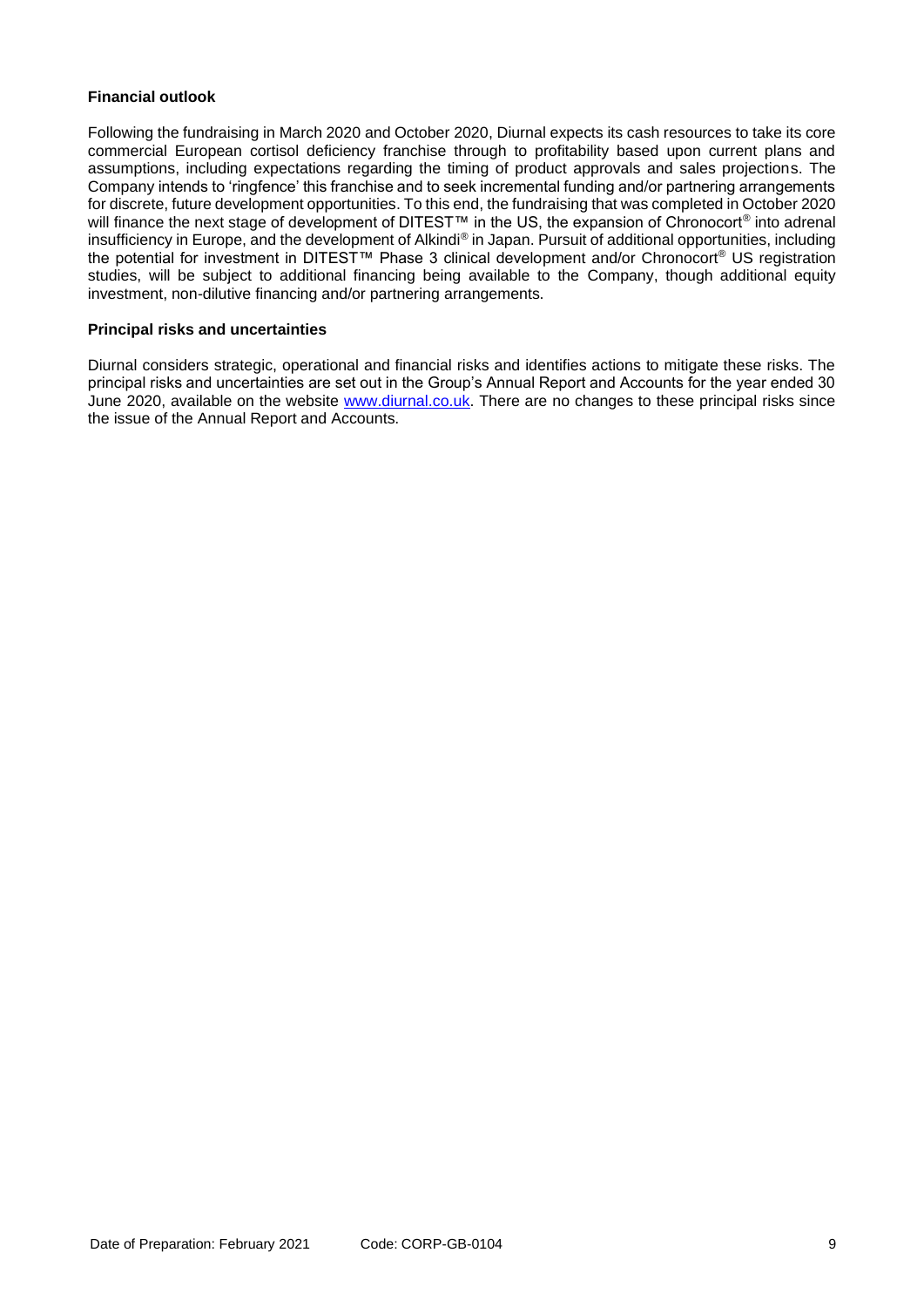# **Consolidated income statement**

for the six months ended 31 December 2020

|                                                       | <b>Note</b>    | <b>Unaudited</b><br>6 months<br>ended<br>31 Dec 2020<br>£000 | <b>Unaudited</b><br>6 months<br>ended<br>31 Dec 2019<br>£000 | <b>Audited</b><br>12 months<br>ended<br>30 Jun 2020<br>£000 |
|-------------------------------------------------------|----------------|--------------------------------------------------------------|--------------------------------------------------------------|-------------------------------------------------------------|
| Revenue                                               | 5              | 1,214                                                        | 1,147                                                        | 6,313                                                       |
| Cost of sales                                         |                | (347)                                                        | (303)                                                        | (668)                                                       |
| <b>Gross profit</b>                                   |                | 867                                                          | 844                                                          | 5,645                                                       |
| Research and development expenditure                  |                | (2,633)                                                      | (2,388)                                                      | (4,625)                                                     |
| Selling and distribution expenses                     |                | (2, 457)                                                     | (1, 977)                                                     | (4, 135)                                                    |
| Administrative expenses                               |                | (1,629)                                                      | (1,054)                                                      | (2,904)                                                     |
| Other gains - net                                     |                | 590                                                          |                                                              | 627                                                         |
| <b>Operating loss</b>                                 |                | (5,262)                                                      | (4, 575)                                                     | (5, 392)                                                    |
| Net financial income                                  |                | 56                                                           | 31                                                           | 114                                                         |
| Loss before tax                                       |                | (5,206)                                                      | (4, 544)                                                     | (5,278)                                                     |
| Taxation                                              | $\overline{7}$ | 545                                                          | 509                                                          | 1,206                                                       |
| Loss for the period                                   |                | (4,661)                                                      | (4,035)                                                      | (4,072)                                                     |
| Basic and diluted loss per share<br>(pence per share) | 6              | (3.7)                                                        | (4.7)                                                        | (4.3)                                                       |

All activities relate to continuing operations.

The Notes form part of this condensed financial information.

#### **Consolidated statement of comprehensive income**

for the six months ended 31 December 2020

|                                   | <b>Unaudited</b> | <b>Unaudited</b> | <b>Audited</b> |
|-----------------------------------|------------------|------------------|----------------|
|                                   | 6 months         | 6 months         | 12 months      |
|                                   | ended            | ended            | ended          |
|                                   | 31 Dec 2020      | 31 Dec 2019      | 30 Jun 2020    |
| Loss for the period and total     | £000             | £000             | £000           |
| comprehensive loss for the period | (4,661)          | (4,035)          | (4,072)        |

The Notes form part of this condensed financial information.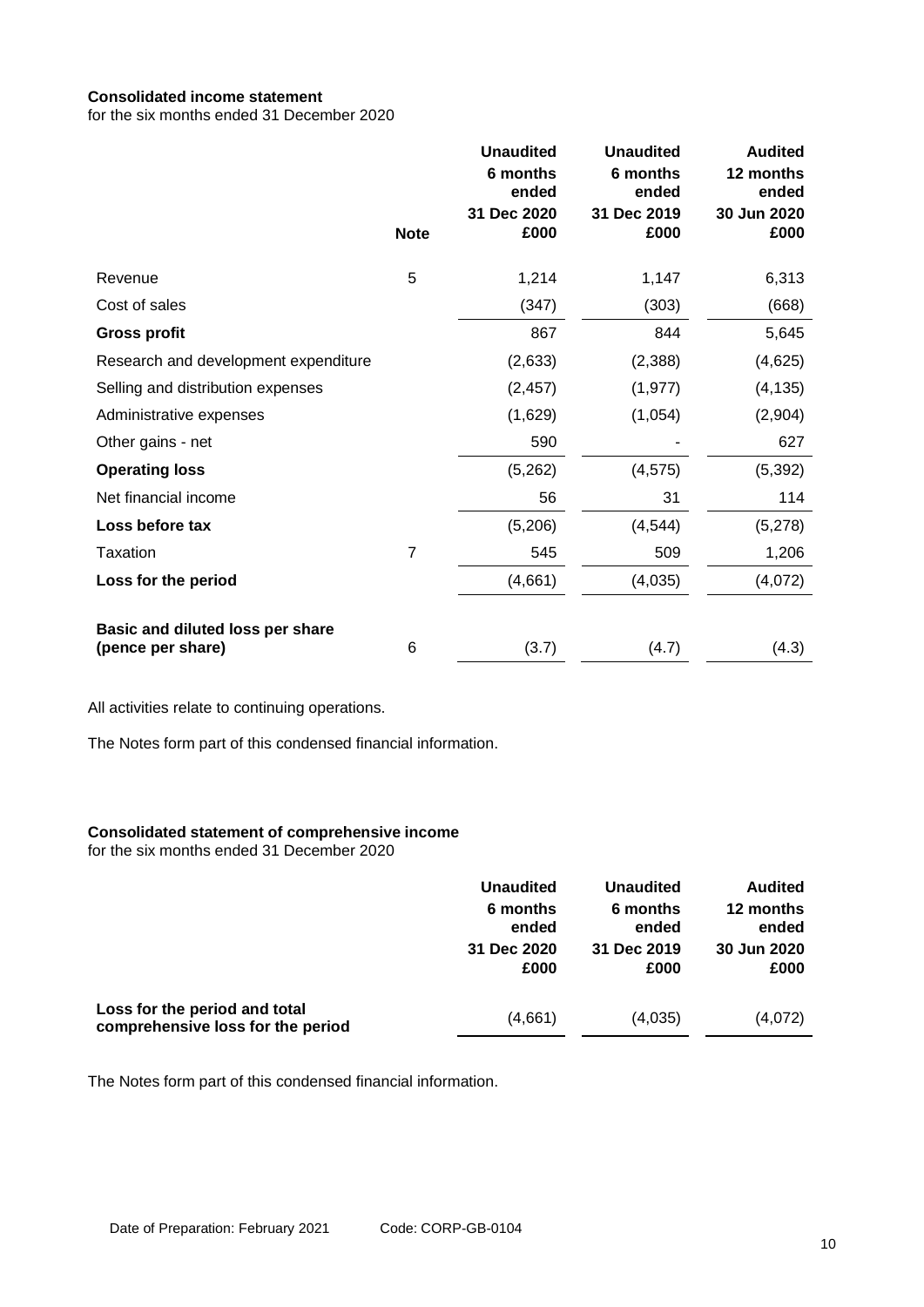# **Consolidated balance sheet**

as at 31 December 2020

|                                                           | <b>Note</b> | <b>Unaudited</b><br>As at<br>31 Dec 2020<br>£000 | <b>Audited</b><br>As at<br>30 Jun 2020<br>£000 | <b>Unaudited</b><br>As at<br>31 Dec 2019<br>£000 |
|-----------------------------------------------------------|-------------|--------------------------------------------------|------------------------------------------------|--------------------------------------------------|
| <b>Non-current assets</b>                                 |             |                                                  |                                                |                                                  |
| Intangible assets                                         |             | 79                                               | 79                                             | 61                                               |
| Property, plant and equipment                             | 8           | 97                                               | 23                                             | 83                                               |
| Investments held at fair value through<br>profit and loss | 9           | 2,258                                            | 1,668                                          |                                                  |
|                                                           |             | 2,434                                            | 1,770                                          | 144                                              |
| <b>Current assets</b>                                     |             |                                                  |                                                |                                                  |
| Inventories                                               | 10          | 1,666                                            | 1,241                                          | 764                                              |
| Research and development tax credit<br>claims receivable  |             | 542                                              | 1,194                                          | 2,614                                            |
| Trade and other receivables                               | 11          | 1,378                                            | 1,337                                          | 1,410                                            |
| Cash and cash equivalents                                 |             | 20,344                                           | 15,434                                         | 4,625                                            |
|                                                           |             | 23,930                                           | 19,206                                         | 9,413                                            |
| <b>Total assets</b>                                       |             | 26,364                                           | 20,976                                         | 9,557                                            |
| <b>Current liabilities</b>                                |             |                                                  |                                                |                                                  |
| Trade and other payables                                  | 12          | (3,210)                                          | (2, 555)                                       | (2, 109)                                         |
|                                                           |             | (3,210)                                          | (2, 555)                                       | (2, 109)                                         |
| <b>Non-current liabilities</b>                            |             |                                                  |                                                |                                                  |
| Trade and other payables                                  | 12          | (15)                                             | (36)                                           | (15)                                             |
|                                                           |             | (15)                                             | (36)                                           | (15)                                             |
| <b>Total liabilities</b>                                  |             | (3,225)                                          | (2, 591)                                       | (2, 124)                                         |
| <b>Net assets</b>                                         |             | 23,139                                           | 18,385                                         | 7,433                                            |
| <b>Equity</b>                                             |             |                                                  |                                                |                                                  |
| Share capital                                             |             | 6,917                                            | 6,082                                          | 4,327                                            |
| Share premium                                             |             | 59,268                                           | 50,967                                         | 42,149                                           |
| Group reconstruction reserve                              |             | (2,943)                                          | (2,943)                                        | (2,943)                                          |
| <b>Accumulated losses</b>                                 |             | (40, 103)                                        | (35, 721)                                      | (36, 100)                                        |
| <b>Total equity</b>                                       |             | 23,139                                           | 18,385                                         | 7,433                                            |

The Notes form part of this condensed financial information.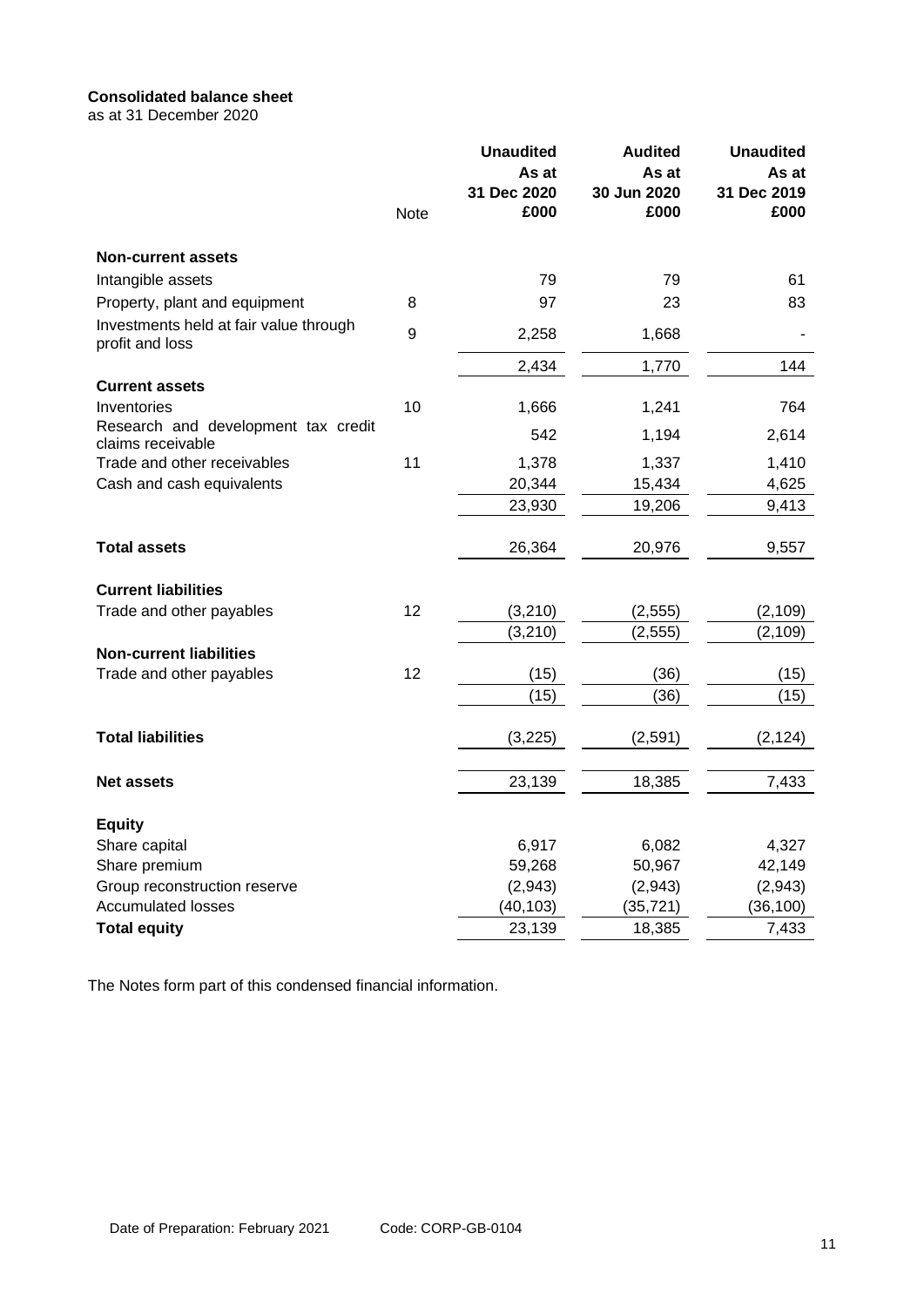# **Consolidated statement of changes in equity**

for the six months ended 31 December 2020

|                                                                       | <b>Unaudited</b>        | <b>Unaudited</b>        | <b>Unaudited</b>                   | <b>Unaudited</b>                    | <b>Unaudited</b> |
|-----------------------------------------------------------------------|-------------------------|-------------------------|------------------------------------|-------------------------------------|------------------|
|                                                                       | <b>Share</b><br>capital | <b>Share</b><br>premium | Group<br>reconstruction<br>reserve | <b>Accumulated</b><br><b>losses</b> | Total            |
|                                                                       | £000                    | £000                    | £000                               | £000                                | £000             |
| Balance at 30 June 2019                                               | 4,226                   | 42,153                  | (2, 943)                           | (32, 492)                           | 10,944           |
| Loss for the period and total<br>comprehensive loss for the<br>period |                         |                         |                                    | (4,035)                             | (4,035)          |
| Equity settled share-based<br>payment transactions                    |                         |                         |                                    | 427                                 | 427              |
| Issue of shares for cash                                              | 101                     | 3                       |                                    |                                     | 104              |
| Costs charged against<br>share premium                                |                         | (7)                     |                                    |                                     | (7)              |
| Total transactions with<br>owners recorded directly in<br>equity      | 101                     | (4)                     |                                    | 427                                 | 524              |
| Balance at 31 December<br>2019                                        | 4,327                   | 42,149                  | (2, 943)                           | (36, 100)                           | 7,433            |
| Loss for the period and total<br>comprehensive loss for the<br>period |                         |                         |                                    | (37)                                | (37)             |
| Equity settled share-based<br>payment transactions                    |                         |                         |                                    | 416                                 | 416              |
| Issue of shares for cash                                              | 1,755                   | 9,421                   |                                    |                                     | 11,176           |
| Costs charged against<br>share premium                                |                         | (603)                   |                                    |                                     | (603)            |
| Total transactions with<br>owners recorded directly in<br>equity      | 1,755                   | 8,818                   |                                    | 416                                 | 10,989           |
| Balance at 30 June 2020                                               | 6,082                   | 50,967                  | (2,943)                            | (35, 721)                           | 18,385           |
| Loss for the period and total<br>comprehensive loss for the<br>period |                         |                         |                                    | (4,661)                             | (4,661)          |
| Equity settled share-based<br>payment transactions                    |                         |                         |                                    | 279                                 | 279              |
| Issue of shares for cash                                              | 835                     | 8,970                   |                                    |                                     | 9,805            |
| Costs charged against<br>share premium                                |                         | (669)                   |                                    |                                     | (669)            |
| Total transactions with<br>owners recorded directly in<br>equity      | 835                     | 8,301                   |                                    | 279                                 | 9,415            |
| <b>Balance at 31 December</b><br>2020                                 | 6,917                   | 59,268                  | (2, 943)                           | (40, 103)                           | 23,139           |

Loss for the period is the only constituent of total comprehensive loss for each period so the period amounts are shown in the same line in the consolidated statement of changes in equity.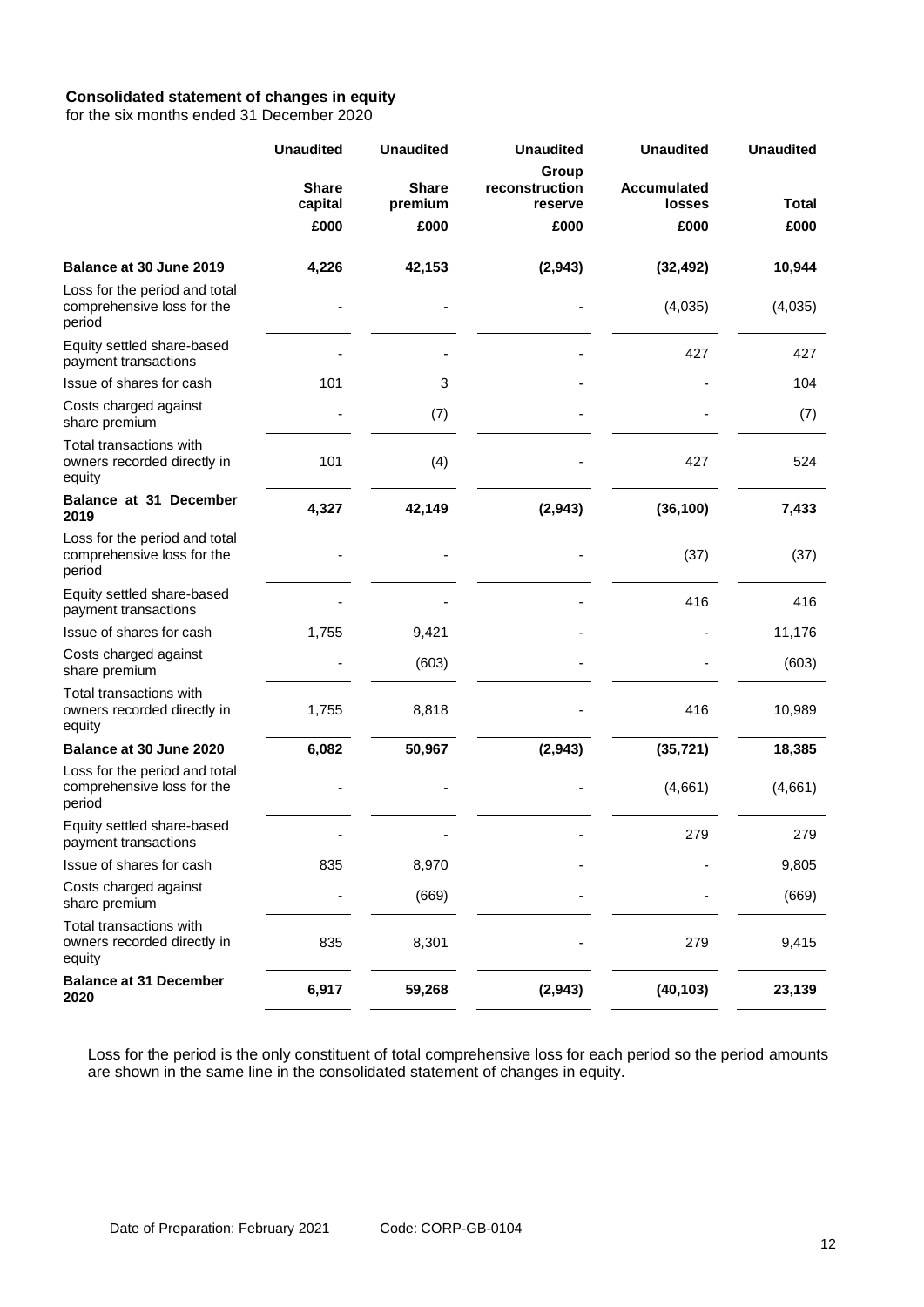## **Consolidated statement of cash flows**

for the six months ended 31 December 2020

|                                                                  | <b>Unaudited</b><br>6 months<br>ended<br>31 Dec 2020<br>£000 | <b>Unaudited</b><br>6 months<br>ended<br>31 Dec 2019<br>£000 | <b>Audited</b><br>12 months<br>ended<br>30 Jun 2020<br>£000 |
|------------------------------------------------------------------|--------------------------------------------------------------|--------------------------------------------------------------|-------------------------------------------------------------|
| <b>Cash flows from operating activities</b>                      |                                                              |                                                              |                                                             |
| Loss for the period                                              | (4,661)                                                      | (4,035)                                                      | (4,072)                                                     |
| Adjustments for:                                                 |                                                              |                                                              |                                                             |
| Licensing income received as non-cash                            |                                                              |                                                              | (1,041)                                                     |
| consideration                                                    |                                                              |                                                              |                                                             |
| Fair value adjustment to investments                             | (590)                                                        |                                                              | (627)                                                       |
| Depreciation, amortisation and impairment                        | 12                                                           | 39                                                           | 25                                                          |
| Share-based payment                                              | 279                                                          | 427                                                          | 843                                                         |
| Net foreign exchange loss/(gain)                                 | 26                                                           | (352)                                                        | (357)                                                       |
| Finance income                                                   | (56)                                                         | (34)                                                         | (114)                                                       |
| Finance expenses                                                 |                                                              | 3                                                            |                                                             |
| Taxation                                                         | (545)                                                        | (509)                                                        | (1,206)                                                     |
| (Increase) in inventories                                        | (425)                                                        | (92)                                                         | (569)                                                       |
| (Increase)/decrease in trade and other<br>receivables            | (41)                                                         | 47                                                           | 119                                                         |
| Increase/(decrease) in trade and other payables                  | 634                                                          | (451)                                                        | 70                                                          |
| <b>Cash used in operations</b>                                   | (5, 367)                                                     | (4, 957)                                                     | (6,929)                                                     |
| Net tax received                                                 | 1,198                                                        |                                                              | 2,120                                                       |
| Net cash used in operating activities                            | (4, 169)                                                     | (4, 957)                                                     | (4,809)                                                     |
|                                                                  |                                                              |                                                              |                                                             |
| Cash flows from investing activities                             |                                                              |                                                              |                                                             |
| Additions of property, plant and equipment                       | (81)                                                         | (3)                                                          | (7)                                                         |
| Capitalisation of research and development<br>expenditure        | (6)                                                          | (16)                                                         | (38)                                                        |
| Interest received                                                | 56                                                           | 34                                                           | 114                                                         |
| Net cash from investing activities                               | (31)                                                         | 15                                                           | 69                                                          |
|                                                                  |                                                              |                                                              |                                                             |
| <b>Cash flows from financing activities</b>                      |                                                              |                                                              |                                                             |
| Net proceeds from issue of share capital                         | 9,136                                                        | 97                                                           | 10,670                                                      |
| Repayment of lease liabilities                                   |                                                              | (29)                                                         |                                                             |
| Net cash from financing activities                               | 9,136                                                        | 68                                                           | 10,670                                                      |
| Net (decrease)/increase in cash and cash<br>equivalents          | 4,936                                                        | (4, 874)                                                     | 5,930                                                       |
| Cash and cash equivalents at the start of the<br>period          | 15,434                                                       | 9,147                                                        | 9,147                                                       |
| Effects of exchange rate changes on cash and<br>cash equivalents | (26)                                                         | 352                                                          | 357                                                         |
| Cash and cash equivalents at the end of the<br>period            | 20,344                                                       | 4,625                                                        | 15,434                                                      |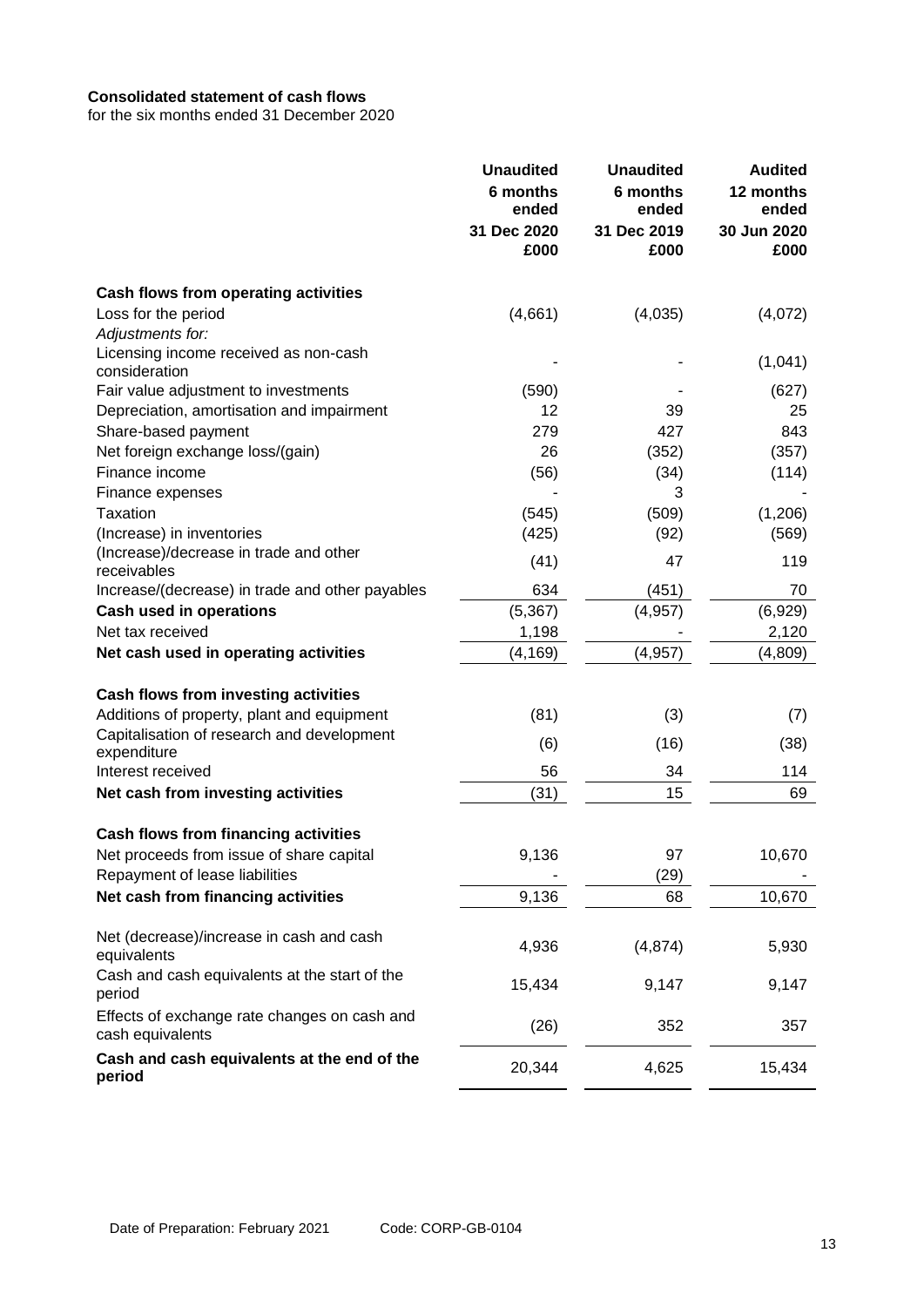### **Notes to the consolidated financial statements**

## **1 General information**

Diurnal Group plc ('the Company') and its subsidiaries (together 'the Group') are a commercial stage specialty pharmaceutical business targeting patient needs in chronic endocrine (hormonal) diseases which the Group believes are currently not met satisfactorily by existing treatments. It has identified a number of specialist endocrinology market opportunities in Europe, the US and worldwide that are together estimated to be substantial commercial opportunities.

The Company is a public limited company incorporated and domiciled in the United Kingdom. Its registered number is 09846650. The address of its registered office is Cardiff Medicentre, Heath Park, Cardiff, CF14 4UJ and its primary and sole listing is on the Alternative Investments Market (AIM) of the London Stock Exchange.

# **2 Basis of preparation**

As permitted these unaudited consolidated interim financial statements have been prepared and approved by the Directors in accordance with UK AIM rules and the IAS 34 'Interim financial reporting' as adopted by the European Union. They should be read in conjunction with audited consolidated financial statements for the year ended 30 June 2020, which were prepared in accordance with IFRS as adopted by the European Union.

The financial information contained in these interim financial statements has been prepared under the historical cost convention, and on a going concern basis. The interim financial information for the six months ended 31 December 2020 and for the six months ended 31 December 2019 contained within this interim report do not comprise statutory accounts within the meaning of section 434 of the Companies Act 2006. The figures for the year ended 30 June 2020 have been extracted from the audited statutory accounts which were approved by the Board of Directors on 14 September 2020 and delivered to the Registrar of Companies. The report of the auditors on those accounts was unqualified and did not contain statements under 498 (2) or (3) of the Companies Act 2006.

## **3 Going concern**

For the Period ended 31 December 2020, the Group made an operating loss of £5,262k on revenue of £1,214k and used net cash in operating activities of £4,169k. Cash and cash equivalents at 31 December 2020 were £20,344k.

The Board has considered the applicability of the going concern basis in the preparation of the financial statements. Based on the Directors' current forecasts and plans (including modelling of a number of scenarios reflecting potential outcomes of the ongoing impact of Covid-19 on product sales and the Group's ongoing regulatory review for Chronocort®), and considering the cash and cash equivalents at 31 December 2020 of £20,344k (which reflects the £9.1m net fundraising completed in October 2020), the Group has sufficient funding for the foreseeable future and at least 12 months from the date of approval of this report. For this reason, the Directors continue to adopt the going concern basis in preparing the financial statements. The financial statements do not include any adjustments that would result from the basis of preparation being inappropriate.

## **4 Accounting policies**

These consolidated interim financial statements for the six months ended 31 December 2020 include the results of Diurnal Group plc and its wholly-owned subsidiaries, Diurnal Limited and Diurnal Europe B.V. The unaudited results for the period have been prepared on the basis of accounting policies adopted in the audited accounts for the year ended 30 June 2020 and expected to be adopted in the financial year ending 30 June 2021. Where new IFRS standards amendments or interpretations became effective in the six months to the 31 December 2020, there has been no material impact on the net assets or results of the Group.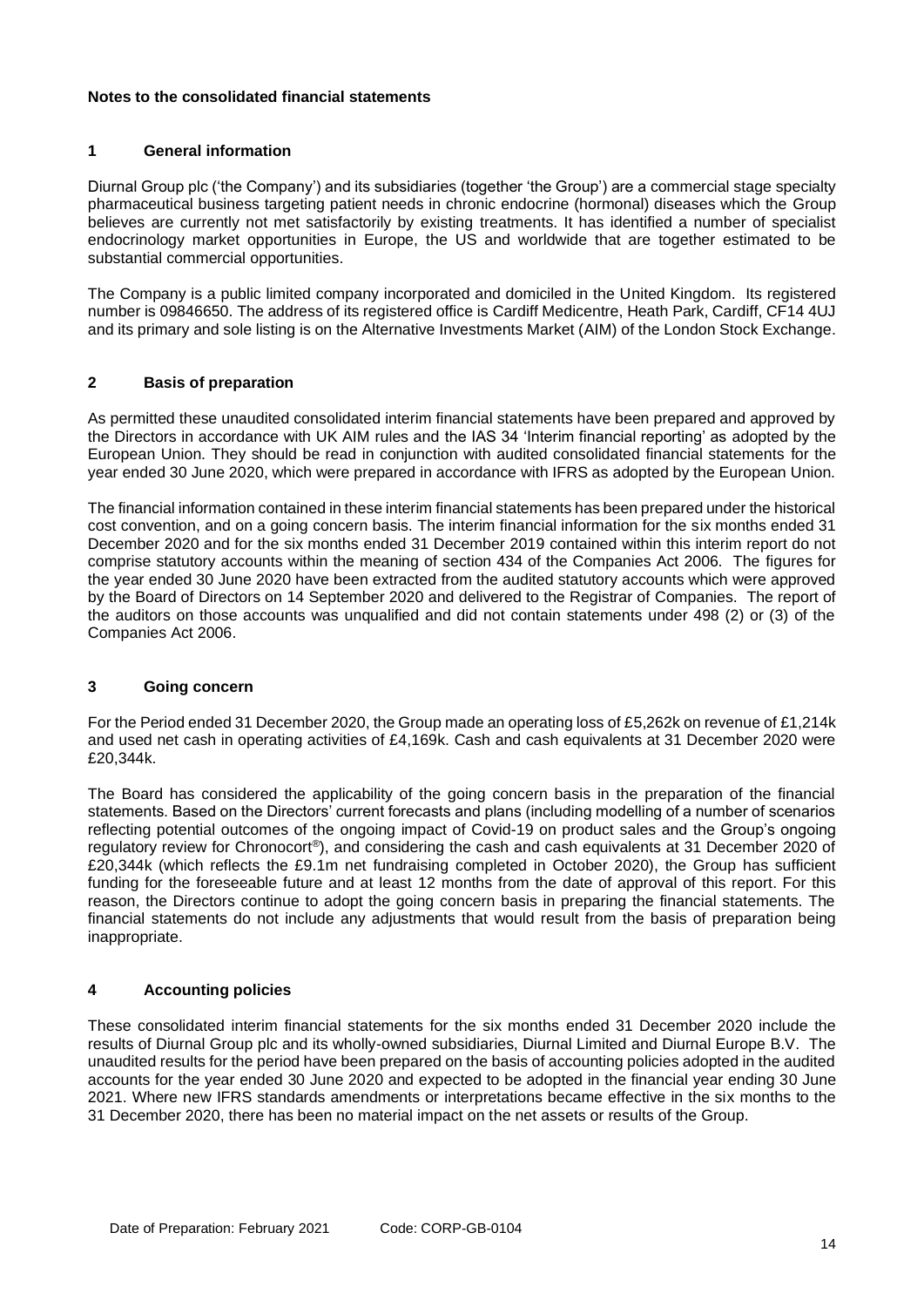## **5 Segmental information**

The Board regularly reviews the Group's performance and balance sheet position for its operations and receives financial information for the Group in order to assess performance and make strategic decisions about the allocation of resources. The Group considers its business to operate in a single segment, namely the development and supply of novel therapeutic agents for the treatment of chronic endocrine disorders.

#### *Disaggregation of revenue*

An analysis of revenue by type is set out in the table below:

|                | <b>Unaudited</b><br>6 months<br>ended<br>31 Dec 2020<br>£000 | <b>Unaudited</b><br>6 months<br>ended<br>31 Dec 2019<br>£000 | <b>Audited</b><br>12 months<br>ended<br>30 Jun 2020<br>£000 |
|----------------|--------------------------------------------------------------|--------------------------------------------------------------|-------------------------------------------------------------|
| Sales of goods | 1,191                                                        | 1.147                                                        | 2,390                                                       |
| Licence fees   | 23                                                           | ٠                                                            | 3,923                                                       |
|                | 1,214                                                        | 1,147                                                        | 6,313                                                       |

An analysis of revenue by the country of destination is set out below:

|            | <b>Unaudited</b><br>6 months<br>ended<br>31 Dec 2020<br>£000 | <b>Unaudited</b><br>6 months<br>ended<br>31 Dec 2019<br>£000 | <b>Audited</b><br>12 months<br>ended<br>30 Jun 2020<br>£000 |
|------------|--------------------------------------------------------------|--------------------------------------------------------------|-------------------------------------------------------------|
| Europe     | 1,132                                                        | 1,147                                                        | 2,390                                                       |
| <b>USA</b> | 82                                                           | ٠                                                            | 3,923                                                       |
|            | 1,214                                                        | 1,147                                                        | 6,313                                                       |

The Group's customers are wholesalers, distributors and licensing partners in the markets in which it has launched Alkindi®. An analysis of revenue from the sale of goods by customer is set out in the table below:

|                 | <b>Unaudited</b><br>6 months<br>ended<br>31 Dec 2020<br>£000 | <b>Unaudited</b><br>6 months<br>ended<br>31 Dec 2019<br>£000 | <b>Audited</b><br>12 months<br>ended<br>30 Jun 2020<br>£000 |
|-----------------|--------------------------------------------------------------|--------------------------------------------------------------|-------------------------------------------------------------|
| Customer A      | 570                                                          | 457                                                          | 900                                                         |
| Customer B      | 188                                                          | 395                                                          | 725                                                         |
| Customer C      | 82                                                           | $\blacksquare$                                               |                                                             |
| Customer D      | 81                                                           | 55                                                           | 194                                                         |
| Customer E      | 76                                                           | ٠                                                            | 32                                                          |
| Other customers | 194                                                          | 240                                                          | 539                                                         |
|                 | 1,191                                                        | 1,147                                                        | 2,390                                                       |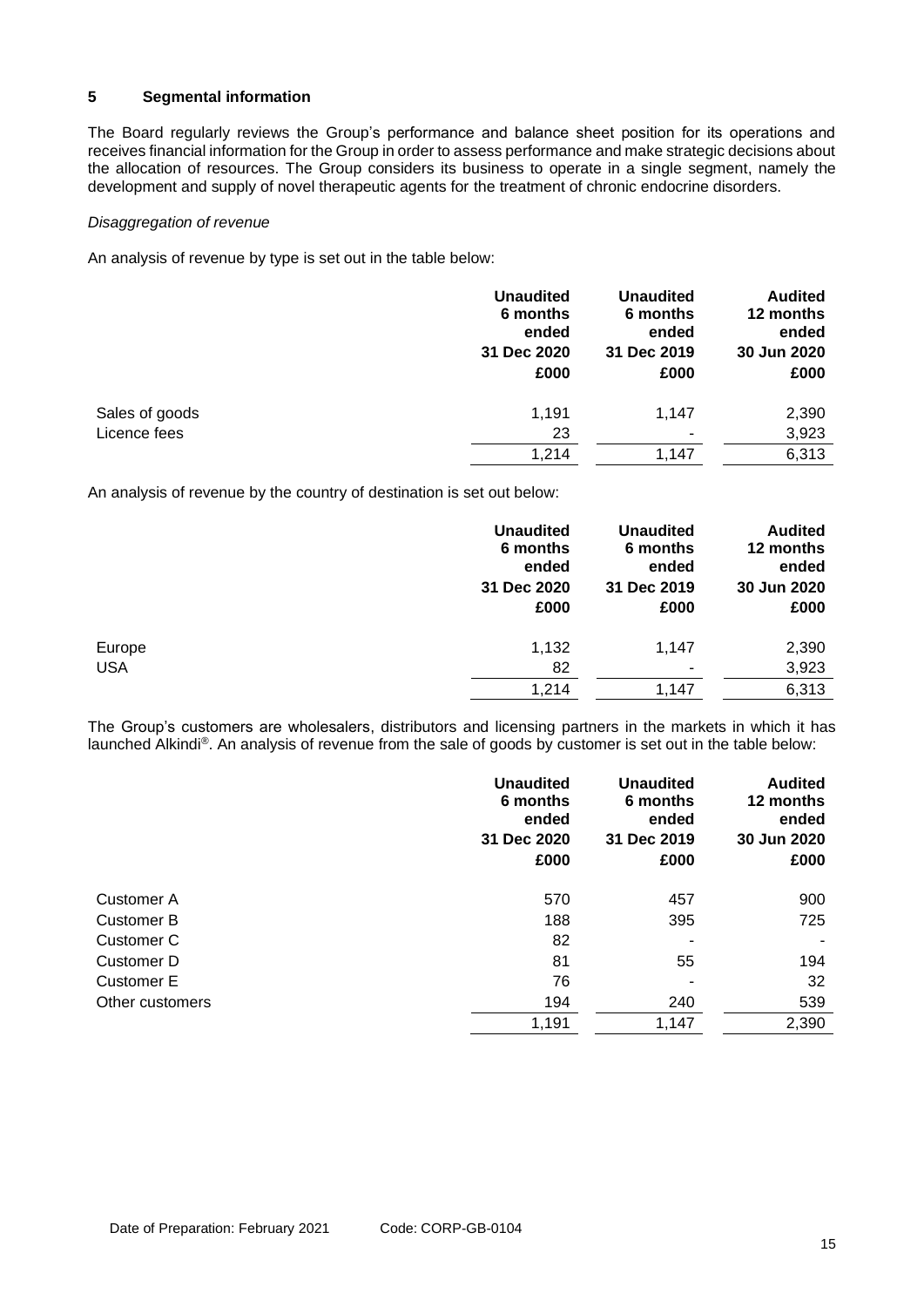## **6 Loss per share**

|                                                    | <b>Unaudited</b> | <b>Unaudited</b> | <b>Audited</b> |
|----------------------------------------------------|------------------|------------------|----------------|
|                                                    | 6 months         | 6 months         | 12 months      |
|                                                    | ended            | ended            | ended          |
|                                                    | 31 Dec 2020      | 31 Dec 2019      | 30 Jun 2020    |
| Loss for the period (£000)                         | (4,661)          | (4,035)          | (4,072)        |
| Weighted average number of shares (000)            | 127,644          | 86,366           | 95,228         |
| Basic and diluted loss per share (pence per share) | (3.7)            | (4.7)            | (4.3)          |

The diluted loss per share is identical to the basic loss per share in all periods, as potential dilutive shares are not treated as dilutive since they would reduce the loss per share.

# **7 Taxation**

|                                                                                | <b>Unaudited</b><br>6 months<br>ended<br>31 Dec 2020<br>£000 | <b>Unaudited</b><br>6 months<br>ended<br>31 Dec 2019<br>£000 | <b>Audited</b><br>12 months<br>ended<br>30 Jun 2020<br>£000 |
|--------------------------------------------------------------------------------|--------------------------------------------------------------|--------------------------------------------------------------|-------------------------------------------------------------|
| <b>Current tax:</b>                                                            |                                                              |                                                              |                                                             |
| - UK corporation tax on losses of period                                       |                                                              |                                                              |                                                             |
| - Dutch corporation tax on subsidiary profits for the<br>period                | 2                                                            |                                                              | 2                                                           |
| - Research and development tax credit receivable for<br>the current period     | (542)                                                        | (495)                                                        | (1, 194)                                                    |
| - Prior period adjustment in respect of research and<br>development tax credit | (5)                                                          | (14)                                                         | (14)                                                        |
| Deferred tax:                                                                  |                                                              |                                                              |                                                             |
| - Origination and reversal of temporary differences                            |                                                              |                                                              |                                                             |
| Tax on loss on ordinary activities                                             | (545)                                                        | (509)                                                        | (1,206)                                                     |

The Group is entitled to claim tax credits in the United Kingdom under the UK research and development (R&D) small or medium-sized enterprise (SME) scheme, which provides additional taxation relief for qualifying expenditure on R&D activities and includes an option to surrender a portion of tax losses arising from qualifying activities in return for a cash payment from HM Revenue & Customs (HMRC).

The Group's claim for R&D tax credits for the year ended 30 June 2020 was finalised at £1,199k, which was received from HMRC during the Period.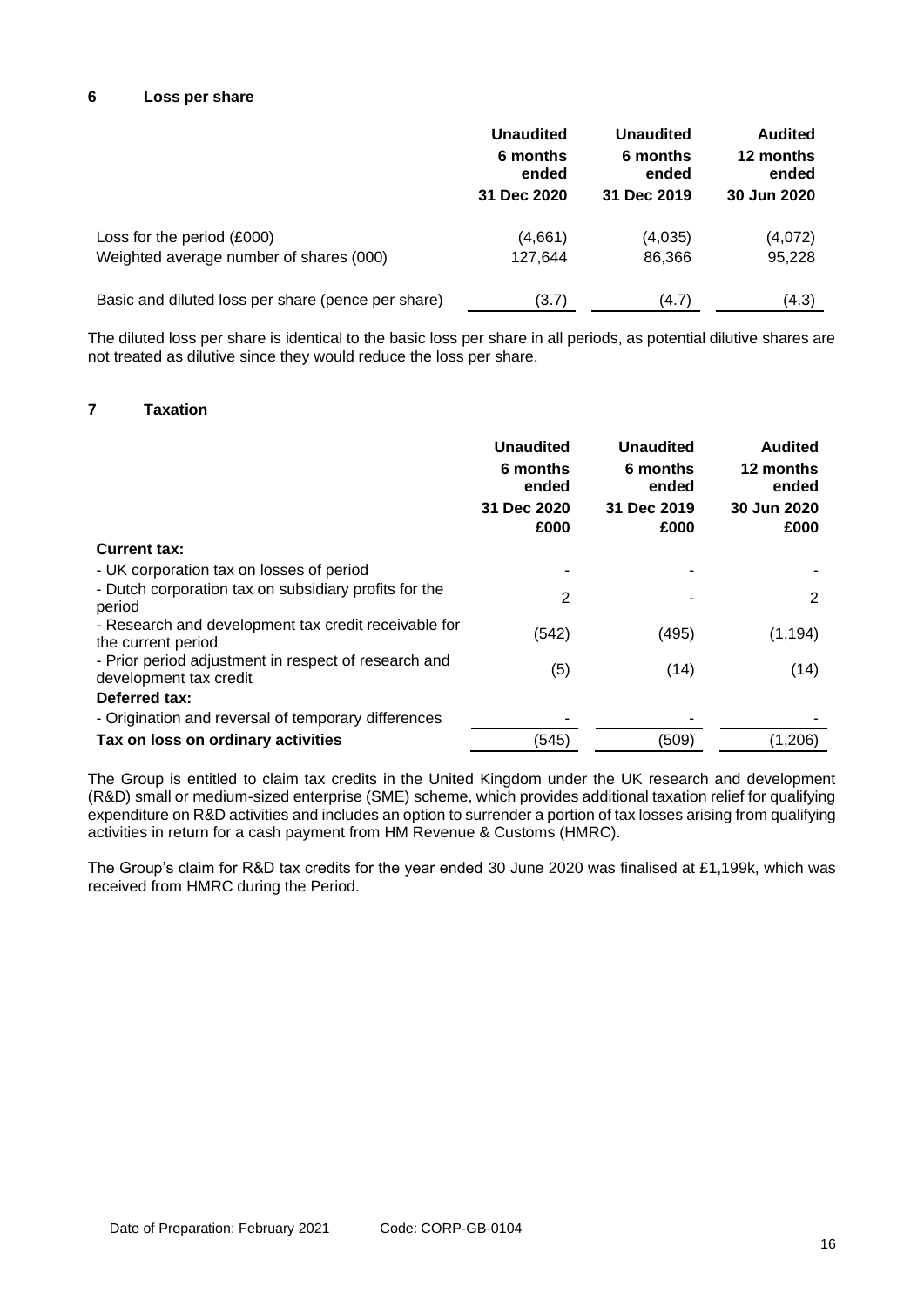## **8 Property, plant and equipment**

|                                    | <b>Unaudited</b><br>31 Dec 2020<br>£000 | <b>Audited</b><br>30 Jun 2020<br>£000 | <b>Unaudited</b><br>31 Dec 2019<br>£000 |
|------------------------------------|-----------------------------------------|---------------------------------------|-----------------------------------------|
| Cost                               |                                         |                                       |                                         |
| Opening balance                    | 84                                      | 77                                    | 77                                      |
| Recognition of right of use assets |                                         |                                       | 83                                      |
| Additions                          | 81                                      | 7                                     | 3                                       |
| <b>Disposals</b>                   | (1)                                     |                                       |                                         |
| Closing balance                    | 164                                     | 84                                    | 163                                     |
| <b>Depreciation</b>                |                                         |                                       |                                         |
| Opening balance                    | 61                                      | 44                                    | 44                                      |
| Charge for the period              | 7                                       | 17                                    | 36                                      |
| <b>Disposals</b>                   | (1)                                     |                                       |                                         |
| Closing balance                    | 67                                      | 61                                    | 80                                      |
| Net book value                     |                                         |                                       |                                         |
| At start of period                 | 23                                      | 33                                    | 33                                      |
| At end of period                   | 97                                      | 23                                    | 83                                      |

The prior period included recognition of right of use assets reflecting the adoption by the Group of IFRS 16, which requires the capitalisation of future operating lease payments. Upon a detailed review of the requirements of IFRS 16 as at 30 June 2020, the Group determined that all of its leasing arrangements were outside of the capitalisation requirements of IFRS 16; consequently, all associated entries (including the recognition of right of use assets and associated depreciation) were reversed in the audited results for the year ended 30 June 2020

## **9 Investments held at fair value through profit and loss**

|                                      | <b>Unaudited</b><br>As at<br>31 Dec 2020<br>£000 | <b>Audited</b><br>As at<br>30 Jun 2020<br>£000 | <b>Unaudited</b><br>As at<br>31 Dec 2019<br>£000 |
|--------------------------------------|--------------------------------------------------|------------------------------------------------|--------------------------------------------------|
| Balance at the start of period       | 1,668                                            |                                                | ۰                                                |
| Additions                            |                                                  | 1,041                                          | -                                                |
| Fair value adjustment to investments | 590                                              | 627                                            | -                                                |
|                                      | 2,258                                            | 1,668                                          |                                                  |

Additions to investments in the year ended 30 June 2020 solely relate to the 379,474 shares held in Eton Pharmaceuticals that were received as part of the upfront consideration for the exclusive licence agreement of Alkindi® Sprinkle in the US. The shares in Eton are treated as a level 1 financial investment in the IFRS 13 fair value hierarchy as the shares are traded in an active market and therefore the value is based on quoted market prices. The fair value adjustment of these shares represents the entire amount charged to the income statement as 'other gains – net'.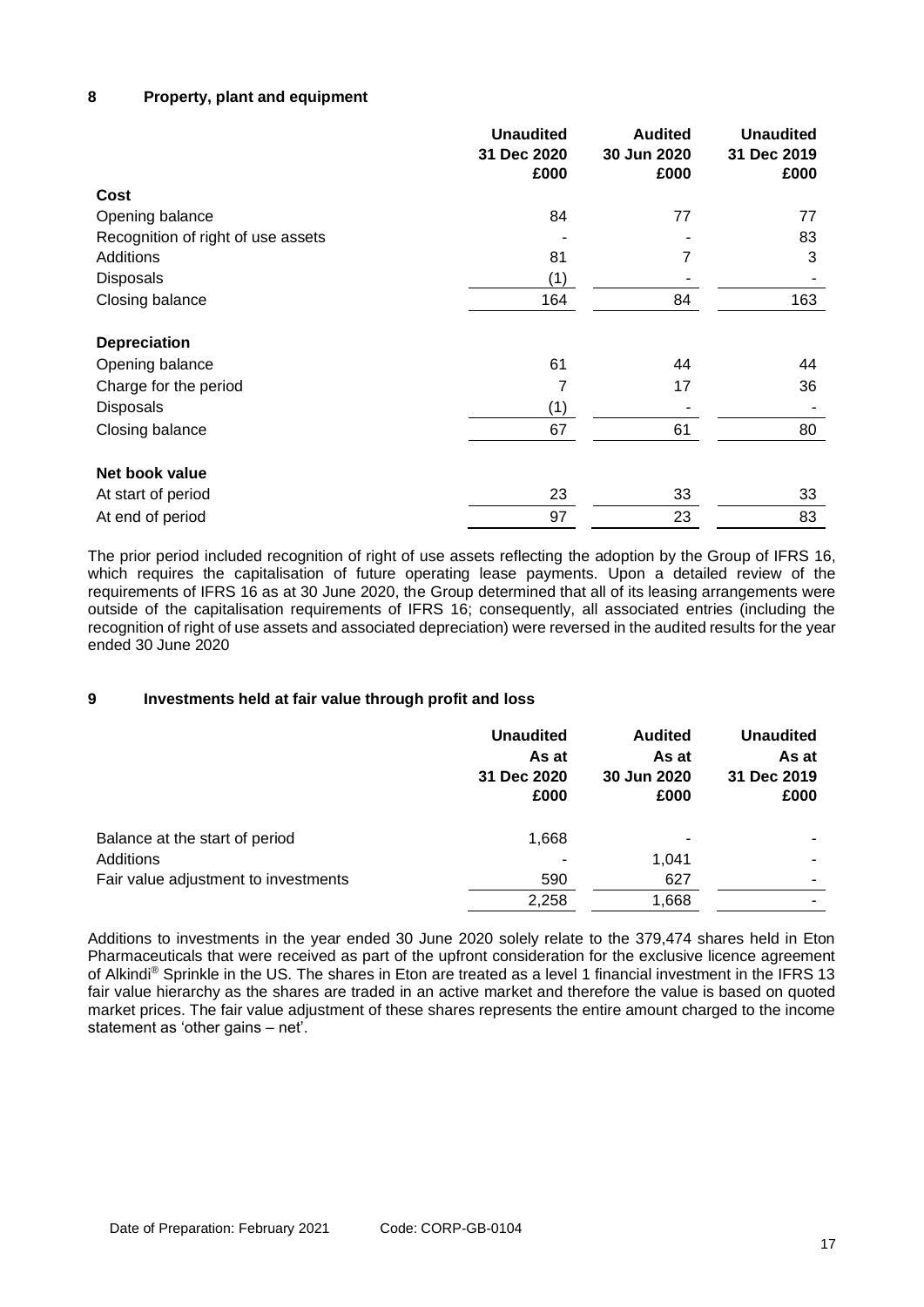### **10 Inventories**

|                  | <b>Unaudited</b><br>As at<br>31 Dec 2020<br>£000 | <b>Audited</b><br>As at<br>30 Jun 2020<br>£000 | <b>Unaudited</b><br>As at<br>31 Dec 2019<br>£000 |
|------------------|--------------------------------------------------|------------------------------------------------|--------------------------------------------------|
| Raw materials    | 126                                              | 192                                            |                                                  |
| Work in progress | 872                                              | 733                                            | 524                                              |
| Finished goods   | 668                                              | 316                                            | 240                                              |
|                  | 1,666                                            | 1,241                                          | 764                                              |

## **11 Trade and other receivables**

|                   | <b>Unaudited</b><br>As at<br>31 Dec 2020<br>£000 | <b>Audited</b><br>As at<br>30 Jun 2020<br>£000 | <b>Unaudited</b><br>As at<br>31 Dec 2019<br>£000 |
|-------------------|--------------------------------------------------|------------------------------------------------|--------------------------------------------------|
| Trade receivables | 353                                              | 393                                            | 525                                              |
| VAT receivable    | 375                                              | 188                                            | 241                                              |
| Prepayments       | 460                                              | 576                                            | 644                                              |
| Other receivables | 190                                              | 180                                            |                                                  |
|                   | 1,378                                            | 1,337                                          | 1.410                                            |

## **12 Trade and other payables**

|                                | <b>Unaudited</b> | <b>Audited</b> | <b>Unaudited</b> |
|--------------------------------|------------------|----------------|------------------|
|                                | As at            | As at          | As at            |
|                                | 31 Dec 2020      | 30 Jun 2020    | 31 Dec 2019      |
|                                | £000             | £000           | £000             |
| <b>Current liabilities</b>     |                  |                |                  |
| Trade payables                 | 1,450            | 807            | 1,096            |
| Tax and social security        | 102              | 91             | 93               |
| Accrued expenses               | 1,623            | 1,598          | 825              |
| Lease liabilities              |                  |                | 56               |
| Other payables                 | 35               | 59             | 39               |
|                                | 3,210            | 2,555          | 2,109            |
| <b>Non-current liabilities</b> |                  |                |                  |
| Lease liabilities              |                  |                |                  |
| Accrued expenses               | 15               | 36             | 14               |
|                                | 15               | 36             | 15               |

The prior period included recognition of right of use assets and the corresponding lease liabilities reflecting the adoption by the Group of IFRS 16. Upon a detailed review of the requirements of IFRS 16 as at 30 June 2020, the Group determined that all of its leasing arrangements were outside of the capitalisation requirements of IFRS 16; consequently, all associated entries (including the recognition of right of use assets and associated lease liability) were reversed in the audited results for the year ended 30 June 2020

The Group accrues for employer National Insurance contributions that may become due on unexercised sharebased payments. In the Period £15k (31 Dec 2019: £14k) of the accrual has been classified as a non-current liability.